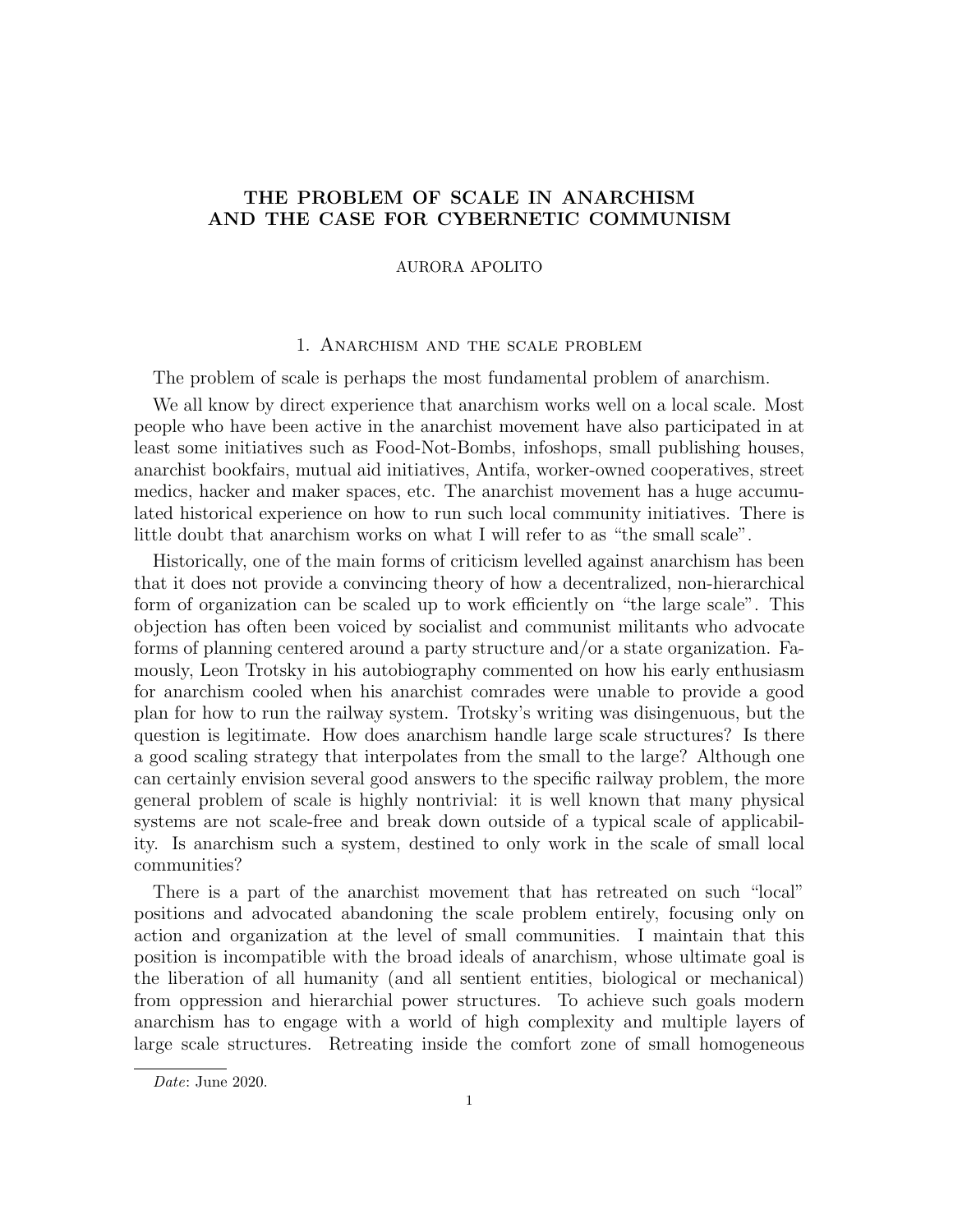local communities runs contrary to anarchism's entire history of grand aspiration and visionary revolutionary ideas. There are other, very different, tendencies within the anarchist movement, such as "Left Market Anarchism", that do not shy away from facing the problem of scale, but in essence advocate solving it by borrowing the market mechanism from capitalism, and somehow "liberating" it to serve more just socio-economic goals and a more equal society. I find this approach also unappealing. I don't believe that markets can be "liberated" from capitalism, nor that they can do anything good anyway, regardless of their liberated status. In essence, this is because I view the market mechanism as running on a steepest descent towards a cost/energy minimum, in an attempt to maximize profit, which inevitably singles out the least valuable options, while wiping out anything that is of any value (but is not profit-making) along the process. Call it my communist prejudice.

For the purpose of this brief essay, I only want to discuss some aspects of the scale problem under some simplifying assumptions that I feel confident about when I try to envision the structure of an anarchist society (or at least one I would feel comfortable living in). So I am going to start by assuming that what happens at the "small scales" is established in the form of a network of communes, cooperatives, and collectives, which are run on anarcho-communist forms of organization, and I will consider the question of how to introduce large scale structures over this network.

What I mean here by "large scale structures" can be primarily described as "large scale distribution of services". Services include all the obvious needs such as transportation (the anarchist railway!), health care, production and distribution of knowledge (connectivity, learning, circulation and accessibility of information), the chain of supply of food and materials. All of these typically cannot be handled strictly within the level of a local community, regardless of how well planned and efficient local food production or local public transportation can be made. Services are not cost-effective, precisely because they are services. The advantage of their existence is enormous but it manifests itself in indirect ways that do not result in profit in the running of the services themselves. This is why it is impossible to expect good services under capitalism: car-based transportation is inefficient and environmentally disastrous, knowledge is kept hostage behind paywalls, health care is inaccessible, production and supply focus on fast consumption of low quality content, and so on. On the other hand, a broad and disparate range of political positions within the socialist spectrum, ranging from the social democracies to authoritarian stalinism, have traditionally invested the state with the task of attending to large scale distribution of services. This conflation of state and services has the dangerous effect of coupling a useful function (providing reliable access to services) to the most unpleasant and authoritarian aspects of the state: a large sector of production is siphoned off in the service of the military, enforcement is delegated to the violent action of the police, inefficiencies abound, and centralization often makes planning unreliable. I will discuss in some detail some attempted alternatives, developed historically within the socialist/communist perspective, that aimed at decentralization and decoupling of services and state power.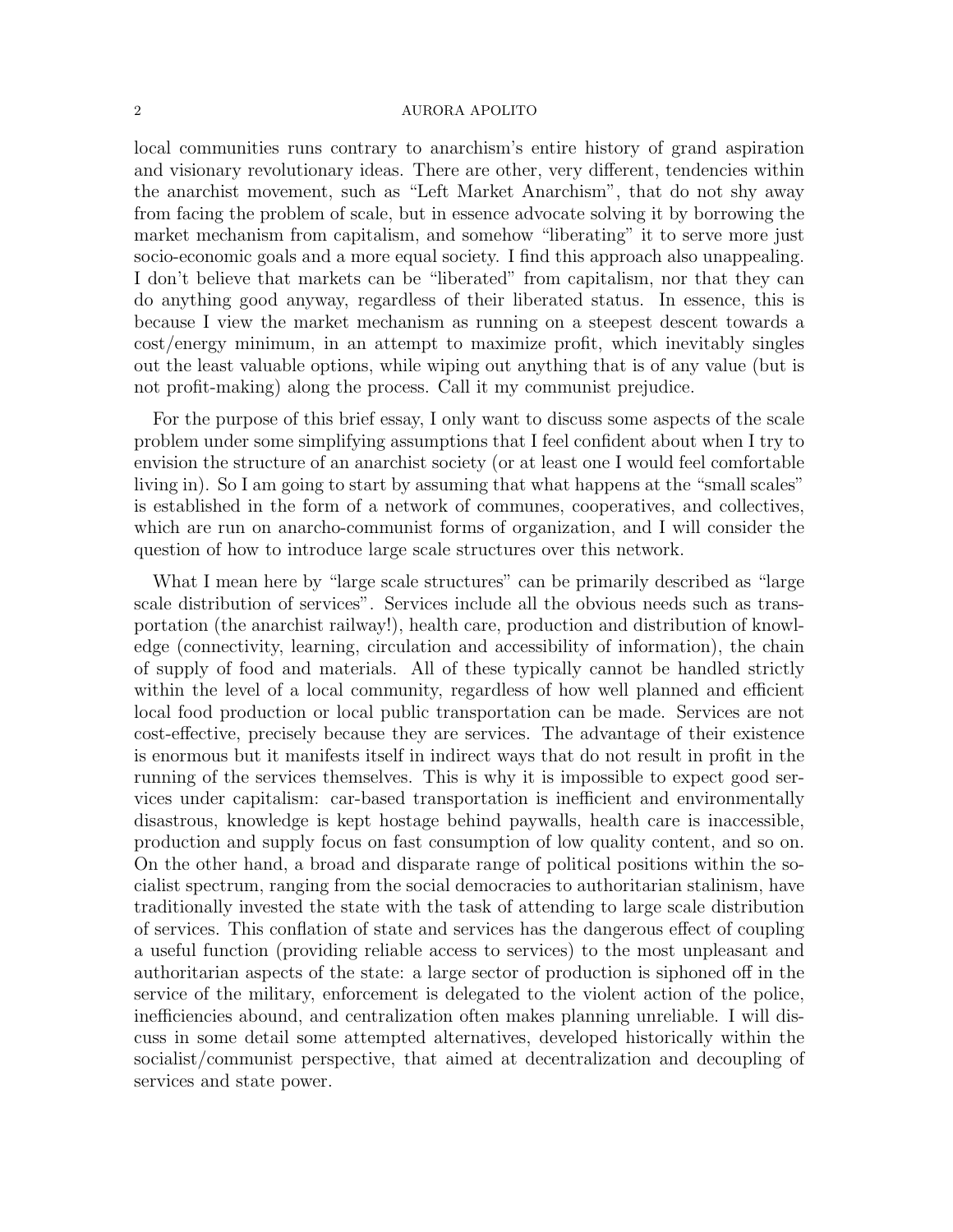#### THE PROBLEM OF SCALE IN ANARCHISM 3

# 2. Communism and the scale problem

A first observation I'd like to make before discussing the scale problem further is that one can easily turn the table on the "scaling objection", that has been historically addressed as a problem of anarchism, and formulate the same scaling question as a problem of communism. Assuming that at the local scale a communist economic system is implemented efficiently in terms of workers owned cooperatives and communes, how does it scale to involve the entire chain of supply and the large scale services? Historically, communism has usually resorted to centralized planned economies, often resulting in disastrous mismanagements, paired with oppressive authoritarianism. However, there are several useful and interesting lessons to extract from the many unsuccessful attempts that were made historically at decentralizing the communist economic planning and the difficulties that those attempts encountered.

During Soviet times, there were two main significant attempts to bring computational methods to bear on the problem of scale in the planned economy. One was Leonid Kantorovich's linear programming [\[18\]](#page-18-0), which, after an initial phase of strong obstruction and suppression from the authorities during Stalin's time, started to be recognized around the end of the 1950s, [\[34\]](#page-19-0). Linear programming techniques were later adopted in Soviet economic planning, starting with the military production chain in the 1960s. While Kantorovich's optimization methods were explicitly designed for an efficient allocation of resources in a communist economy, the extreme opposition they encountered in stalinist times was largely due to the perceived similarities between Kantorovich's "valuations" and a market pricing system. While this is not the main topic I want to focus on in this essay, I would like to stress the fact that being against borrowing market mechanisms from capitalism does not (and should not) imply a blank rejection of the use of mathematical optimization methods as part of a communist economy.

Even in a post-scarcity scenario, with abundant availability of renewable energy, certain materials would remain scarce, simply due to the different relative distribution of the chemical elements in the universe. Avoiding wastefulness and minimizing environmental impact would remain valuable goals. Such minimization problems are indeed well handled by techniques such a linear programming and are easily agreed upon. It is maximization goals that present the hard part of the question in our scaling problem.

The issue is not whether forms of optimization are in themselves helpful, but rather what is being optimized. The main problem, which I will return to, is that when it comes to the distribution of services in a large-scale form of communist economy, a much higher level of informational complexity is required to design a valid system of valuations and constraints, one that does not reflect the simplistic capitalist notion of profit, but that can capture advantages that only take place on a much larger spatiotemporal scale and at much deeper complexity levels. Kantorovich's linear programming approach will also suffer in principle from a scale problem, as valuations are not scale-independent, and the scale-dependence of the complexity required to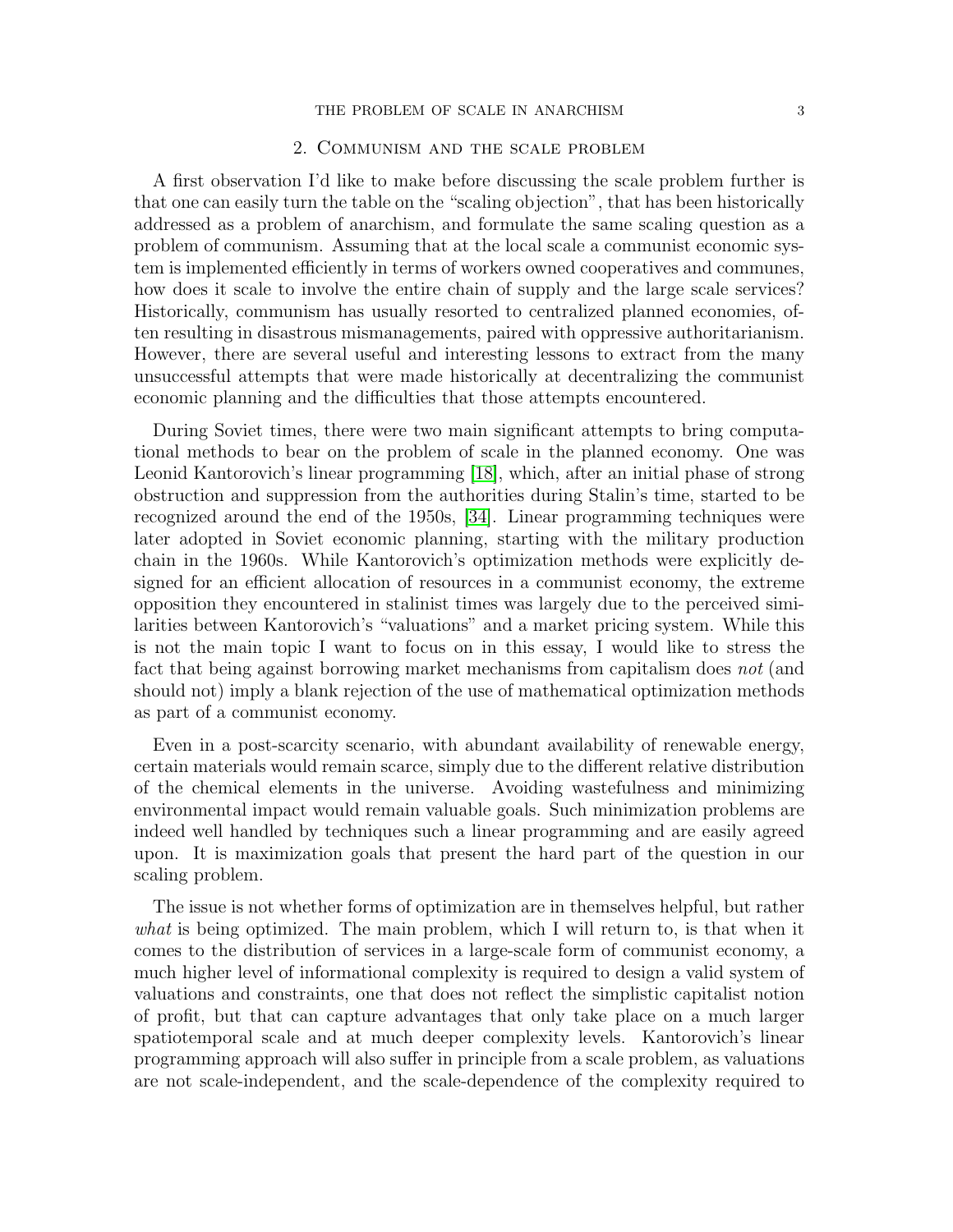identify a good system of valuations and constraints is a crucial part of the problem. The markets reliance on profit optimization bypasses the problem, at the cost of killing the solution.

The other historical attempt to introduce computational methods to address the scale problem in a communist economy, which is generally lesser known but more interesting for the purpose of our discussion, was Victor Glushkov's cybernetic project of a decentralized network of feedback and computational mechanisms, based on a rudimentary form of artificial intelligence. In this plan, this completely decentralized, vast computational network would have eventually entirely removed the state from the tasks of economic planning and distribution of services. Needless to say, the project was vehemently opposed by the Soviet government, after an initial phase of mild enthusiasm quickly evaporated. A detailed account of the history of this project is presented in [\[28\]](#page-18-1), while more general background on the role of cybernetics in the Soviet Union is discussed in depth in [\[13\]](#page-18-2).

2.1. History of Cybernetic Communism. During the early days of the Russian Revolution, a significant precursor of cybernetics was proposed in the "Tektology" philosophy of the transhumanist Bolshevik leader Aleksandr Bogdanov, [\[14\]](#page-18-3), [\[21\]](#page-18-4). However, when Norbert Wiener introduced the new science of cybernetics in 1948, [\[35\]](#page-19-1), it was attacked and condemned by Stalin's regime, much like several other fields of contemporary science, with the exclusion of what became immediately necessary for the development of nuclear weapons, [\[16\]](#page-18-5), [\[29\]](#page-18-6). Despite the official prohibition, an interest in cybernetics began to grow among Soviet scientists, largely thanks to the private home seminars of the mathematician Aleksei Lyapunov, [\[13\]](#page-18-2). The official rehabilitation of cybernetics started only after 1953, the year of Stalin's death, with a famous paper of Anatoly Kitov, Aleksei Lyapunov and Sergei Sobolev (all heavy weights of the Soviet scientific establishment), [\[19\]](#page-18-7). By 1967, cybernetics in the Soviet Union counted five hundred active research institutes and tens of thousands of researchers, [\[13\]](#page-18-2), [\[28\]](#page-18-1).

Economic reform became a pressing need in the mid '50s, after Stalin's rule had left the country in shambles, the chain of supply and the agricultural sector nearing collapse and a serious risk of another major famine looming. Amidst a very rapid expansion of the techno-scientific sector, from the early successes of the Soviet space program to the first large developments of computer systems and automation, several competing proposals for economic reforms were presented that promoted the idea of a "computational solution" to the severe mismanagements of the planned economy.

It was in this setting that the mathematician Victor Glushkov devised a grand plan to wrestle away the communist economy from the centralized planning of the Soviet government, and replace its role entirely by a decentralized autonomous computational network. This massive OGAS (All States Automated System) project was presented directly to Khrushchev in 1962, and authorized in an initial phase in 1963. The original design of this decentralized remote computing system was workers-oriented, anti-bureaucratic, and non-hierarchical, [\[28\]](#page-18-1).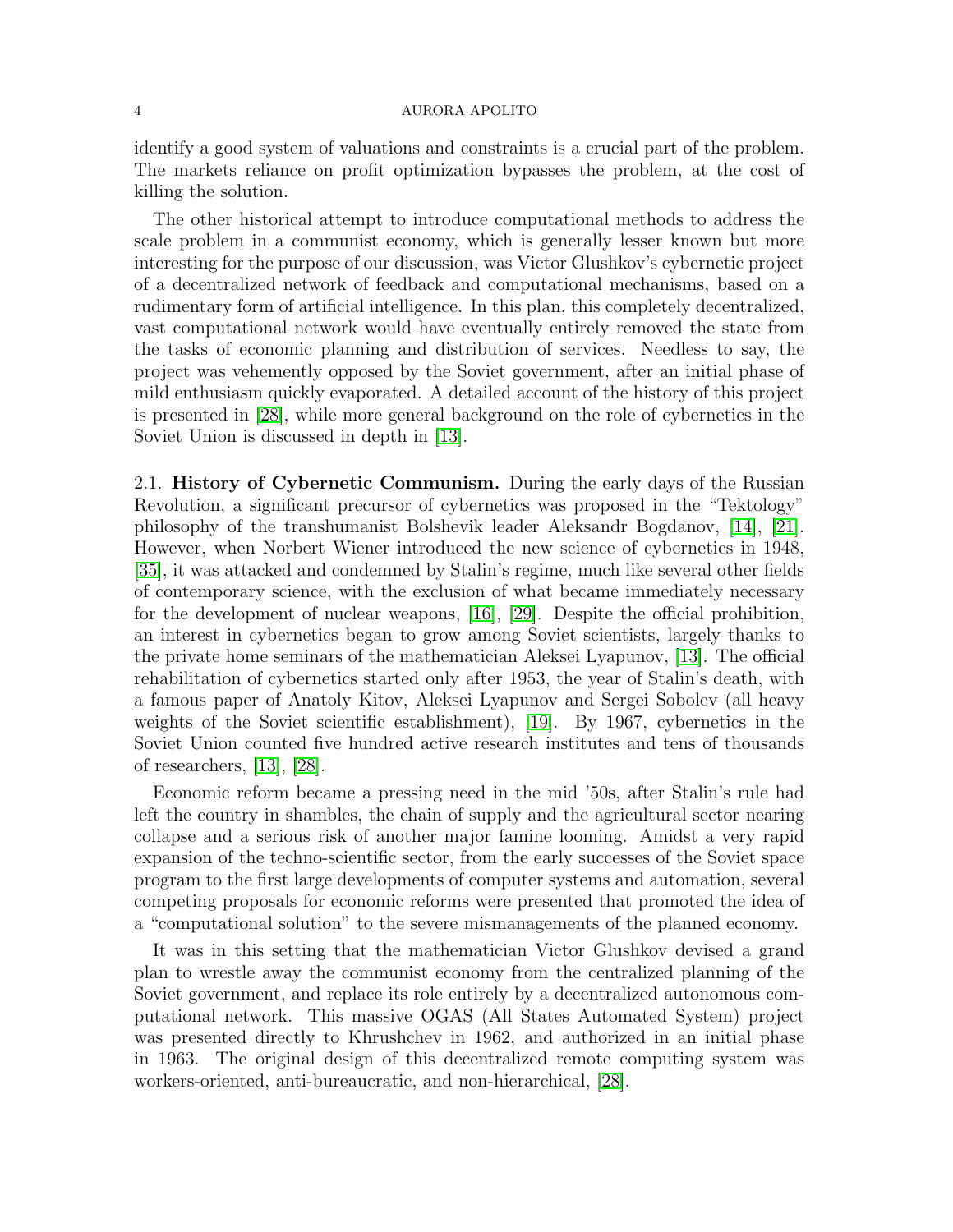In this cybernetic vision, McCulloch's concept of heterarchy [\[26\]](#page-18-8) made it possible to develop an understanding of complex systems outside of the restrictive logic of a dichotomy between hierarchies and flat markets, and emphasize instead selforganization, feedback loops, and complex networks, [\[28\]](#page-18-1).

The original plan of the cybernetics approach was to implement a decentralized computational system, capable of processing feedbacks in real time and handle the simulation of complex dynamics. In terms of providing a scalable computational model, they mostly focused on Kantorovich's linear programming, which seemed the most promising mathematical tool at the time. As we mentioned, the scalability of Kantorovich's valuations is subtle, and we will discuss a possible more modern approach to scalability in the next section of this paper. However, the most important aspect of this proposal was the main idea of a cybernetic computational network and its role at implementing a decentralized autonomous computational mechanism for a communist economic system that would not require any centralized planning.

It became rapidly clear that the projected costs of an implementation of this project on the entire territory of the Soviet Union were enormous, but it became even more obvious that the goal of replacing the centralized planning and control of the Soviet government with a decentralized non-hierarchical autonomous computational system were an immediate threat to the establishment.

At around the time of the transition between the Khrushchev and the Brezhnev leadership (1964–1965), the Soviet government opted instead for the much less threatening proposals of the Kosygin-Liberman economic reforms. These were based on Evsei Liberman's economic plan [\[22\]](#page-18-9), [\[24\]](#page-18-10), focused on introducing profit measures and a market mechanism. Thus, the easier and less threatening profit-driven dynamics of markets effectively killed the much more interesting and possibly revolutionary cybernetic plan for a large decentralized autonomous system that was not based on the profit mechanism. The Kosygin-Liberman reform itself was then eventually abandoned in 1970, [\[28\]](#page-18-1).

Cybernetic communism did not recover in the Soviet Union, though cybernetics itself continued to enjoy widespread popularity in Soviet culture in the '70s. However, another experiment in cybernetic communism developed independently in Allende's Chile. It was nearing completion in the early 1970s, but remained unfinished when the Allende government was violently overthrown by the fascist Pinochet coup [\[27\]](#page-18-11).

Unlike the Soviet government, that quickly pulled the break on the OGAS project as soon as it perceived it as a threat to its authoritarian control, Allende was genuinely open to the idea of a decentralized non-authoritarian communism, so he enthusiastically embraced the idea of a cybernetic solution. In 1971, the Allende government contacted the socialist British cyberneticist Stafford Beer asking for a consultation on how to implement a distributed decision support system for the management of the national economy that would respect the autonomy of workers and avoid imposing a top-down chain of control. Beer enthusiastically accepted the task and became the main architect of the Project Cybersyn, consisting of a broad network of data collecting telex machines, a statistical modeling software, an economic simulator software,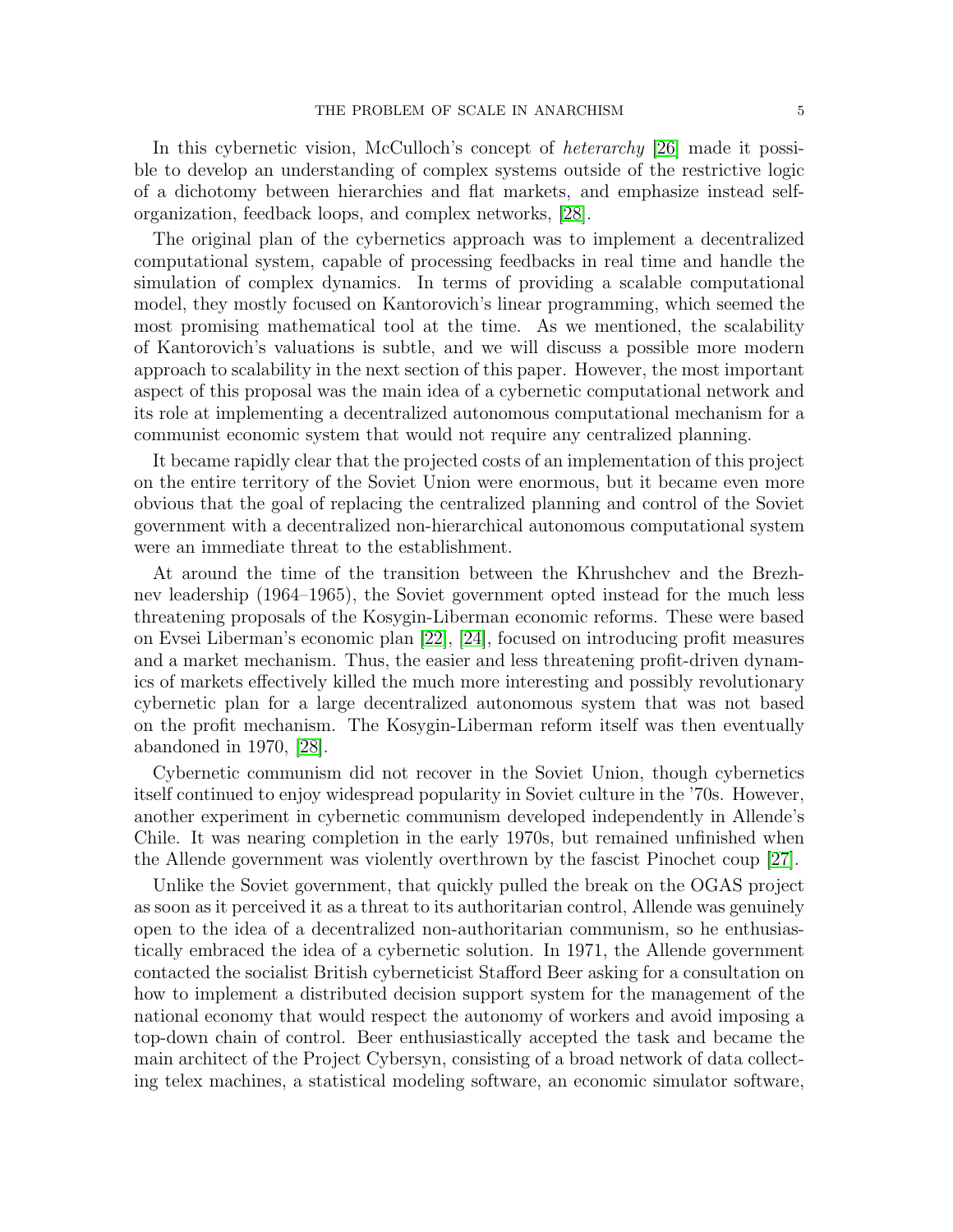and an operation room where human observers could oversee the flow of data and the results of modeling, and respond to possible emergencies. Beer's main goal was to develop self-regulating factories and assign decision-making power entirely to these workers-owned structures, in a way that would be compatible (through the computational system) with the larger scale national economy. While Cybersyn came much closer to full functionality than its Soviet counterpart, the sudden tragic end of Allende and the descent of Chile into the darkness of fascist dictatorship entirely wiped out the possibility of seeing it to fruition. When the military took over the presidential palace, they destroyed the Cybersyn operations room and entirely dismantled the system, [\[27\]](#page-18-11).

2.2. Communism needs Complexity. Before I move on to describe a more concrete proposal for the problem of scale, I want to argue that scaling a model of organization and production based on anarcho-communist principles is possible only in the presence of enough capacity for informational complexity.

As background I will refer to a recent study [\[31\]](#page-19-2), where historical data (from the Seshat Global History Databank) of a large range of different polities are analyzed, ranging from village-level societies to empires. The method of Principal Component Analysis (PCA) is applied to the data, which can be mapped to a two-dimensional space given by the first two principal components, capturing most of the variation in the data. When visualized in this way, the data follow a highly structured pattern. Looking at the variation in the second principal component for increasing values of the first one, historical polities show an initial very concentrated phase, which can be interpreted as growth in scale with relatively little growth in information capacity. This is followed by a threshold (which the authors call the "scale threshold") after which the pattern of polities that grow in scale but hardly in informational complexity starts to diverge significantly from those that achieve a more significant growth in informational capacity. A second threshold (the "information threshold") makes further growth in scale possible for those polities that have achieved a sufficiently high level of information-processing capacity. There is, correspondingly, a region in this two-dimensional parameterizing space where polities are more spread out, indicating different possible patterns of development in the scale/information landscape. After the second threshold is passed, scale growth becomes prevalent again and polities tend to cluster again in this parameterizing space with less diversified features. The dataset used in this study is tailored to the analysis of pre-modern societies, hence, as the authors point out, the behavior after the information threshold is crossed may look artificially more homogenous, due to the saturation of several of the variables as data of more modern societies are encountered.

Socialism and communism are intrinsically modern phenomena requiring industrial and information societies (primitivists be damned). Nonetheless, one can still derive some useful observations from the analysis carried out in [\[31\]](#page-19-2). In particular, while a variety of different forms of organization in small-scale polities occurs,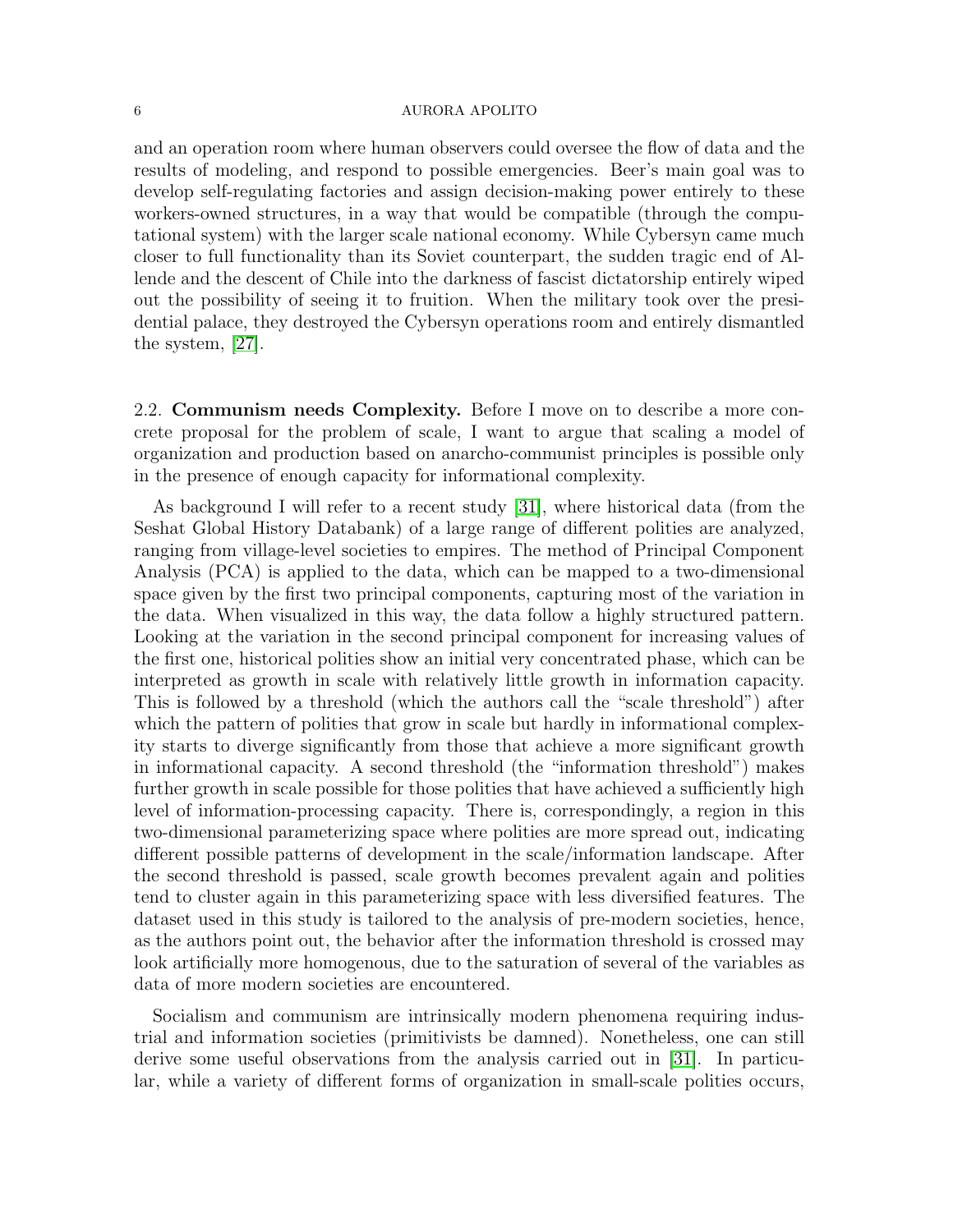further societal development, when scale grows significantly but constrained by relatively low information-processing capacity, tends to organize in statist authoritarian forms. Wealth inequality typically rises rapidly in this phase. Only after enough informational complexity is reached a variety of different forms of development becomes again possible. Leaving momentarily aside the question of the reliability of Seshat data for more modern societies, one can interpret the renewed emphasis on scale growth (rather than continued informational complexity growth) after the second phase transition as an aspect of the modern capitalist societies. This would suggest that one should expect another phase transition to a very significant growth in information-managing capacity to be necessary for new non-capitalist forms of organization to become possible at the current level of scale of contemporary societies. In other words, a significant further increase in informational-complexity is necessary for non-authoritarian communism. By contrast, fascism can be seen as an attempt to achieve scale-growth (imperial aspirations) coupled to a dramatic suppression of all levels of complexity.

Historically, societies that attempted to implement a communist system of production, in the absence of a sufficient level of informational-complexity, have relied on centralized planning and fallen back onto authoritarian political forms. Despite this historical experience, many political forces, from the historical Social Democracies, to postwar Eurocommunism (such as the Italian PCI), to current Democratic Socialism, have repeatedly argued that statist solutions to the problem of large scale distribution of services in socialism can exist in non-authoritarian forms. However, such solutions would still be relying on forms of coercion (taxation, police enforcement), to achieve the task of acquisition and distribution of resources. No matter how benign such forms of coercion can be made to appear, in the long term the fact that a working system has to be maintained functional through the threat of force makes it inherently fragile.

Ultimately, both Victor Glushkov's unrealized cybernetic network in the Soviet Union and Stafford Beer's unfinished Cybersyn system in Allende's Chile were attempts to greatly increase the capability of processing informational complexity in their respective societies, as a necessary mean for the possible existence of a decentralized non-authoritarian communism that would scale up to the level of large networks.

2.3. Communist objection to Markets. I also want to reiterate here that the main communist objection to markets is that better and more sophisticated mathematics is needed to formulate and address the problem of scale in a communist economy, and in a decentralized non-authoritarian setting, than what is currently offered by borrowing market mechanisms from capitalism. Settling on inadequate mathematical methods will lead to ineffective and undesirable solutions. Capitalism and its disasters can ride the wave of a simple optimization process based on profit, at the cost of widespread devastation, but that is not something one should be trying to emulate. If a problem is both difficult and interesting enough to deserve the de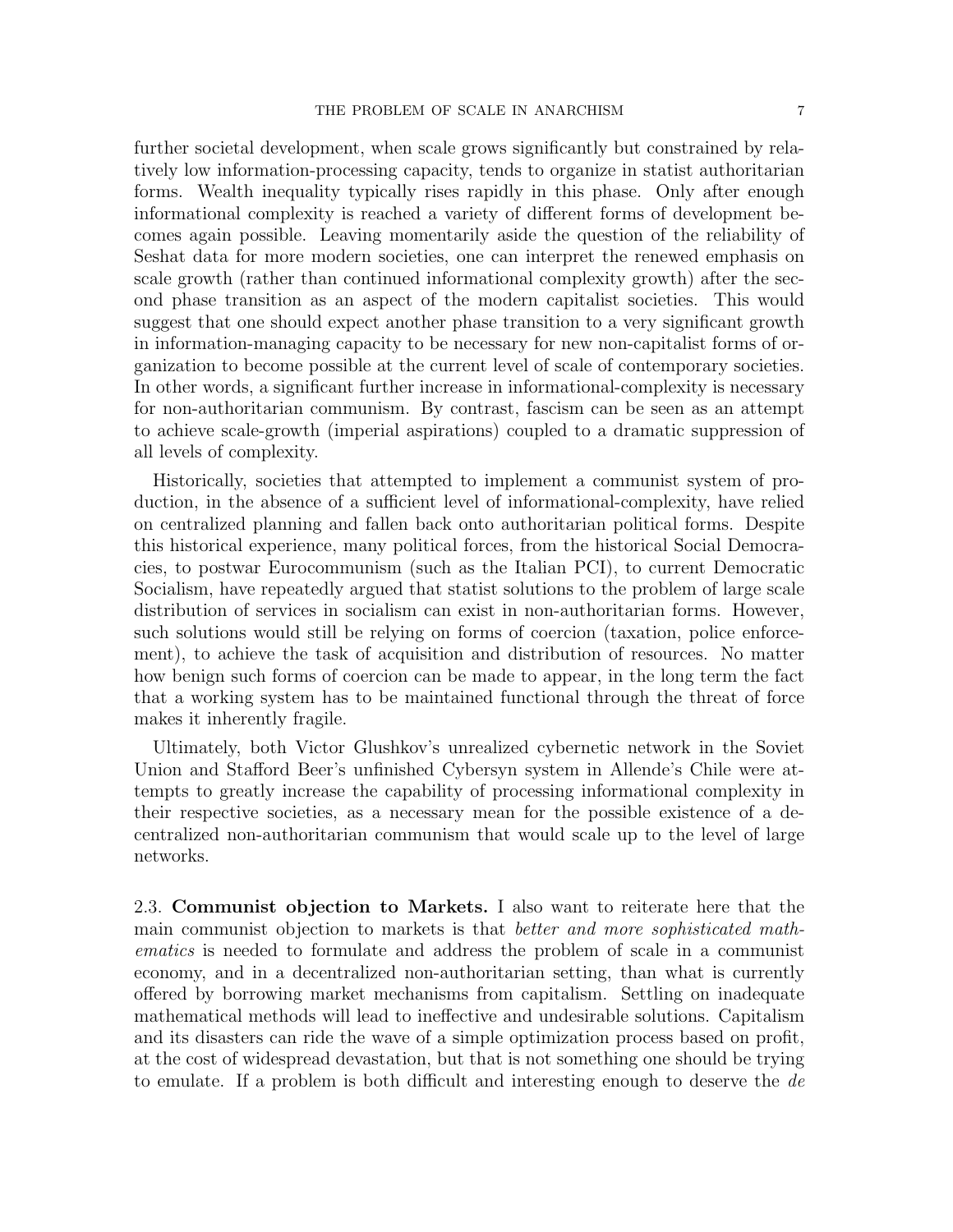novo development of an appropriate theoretical apparatus, then that is "What needs" to be done", without going along with dubious capitalist shortcuts.

I feel this clarification is needed because there is a widespread tendency to formulate a communist objection to markets in terms of an overall objection to the use of mathematical methods of optimization and analysis. I wish I could just dismiss this as a side effect of the historically dismal state of communism in North America. However, prominent figures in the tradition of European non-authoritarian communism (such as Autonomia) have recently supported this viewpoint, as one can see, for instance, in the recent writings of Bifo, [\[5\]](#page-18-12), [\[6\]](#page-18-13). For instance, one finds in [\[5\]](#page-18-12) "we can argue that the disentanglement of social life from the ferocious domination of mathematical exactitude is a poetic task, as poetry is language's excess" and in [\[6\]](#page-18-13) "Power is today based on abstract relations between numerical entities [...] There is no political escape from this trap: only poetry, as the excess of semiotic exchange, can reactivate breathing." Despite what Bifo and others suggest, there isn't any identification between mathematical abstraction and financial capitalism, contrasted with a poetical opposition to abstraction. Stated in these terms, this opposition does not make any sense, not just because poetry is inherently a form of abstraction and mathematics is largely a form of poetical imagination, but because it is precisely our capacity for a poetical mathematical imagination that will make it possible for us to envision a functioning alternative to the world of capitalism and finance. As discussed above in the historical case of Kolmogorov's linear programming, the blanket opposition to mathematical modeling is purely a stalinist reaction, not a viewpoint that anarchocommunism should be adopting. Communism is techno-optimist in its very essence: this is something that certain primitivist anti-civ brands of anarchism may find difficult to stomach, but it is inherent in the nature of both socialism and communism that seizing the means of production requires the existence of sufficiently sophisticated means of production worth seizing. Seeking to approach crucial problems such as the distribution of resources and services in a communist economy via a careful scientific and mathematical analysis is the natural approach in a communist setting. Again, if it weren't for the fact that the current communist (and anarcho-communist) scene has become so weirdly skewed in its views of science and technology, there would be absolutely no need to make such self-evident clarifications.

The profit driven maximization process of markets is not a viable option, not because "profit" is a bad word (it is!) but because of the way the dynamics works: even if one could start with an ideal initial condition of equally distributed wealth, even very small fluctuations will get largely amplified, rapidly reproducing a situation of uneven accumulation. In the profit dynamics of markets an equitable wealth distribution is necessarily an unstable condition. That's in essence why markets cannot be liberated from capitalism. Markets are an automated generator of capitalist wealth inequalities, which can quickly an easily wipe out any hard-won gains that costed major social upheavals and difficult revolutionary actions to achieve. (We all want a Revolution, but not one that will immediately go wasted just because someone will turn on it the fast-capitalism-restoring-machine commonly known as markets!)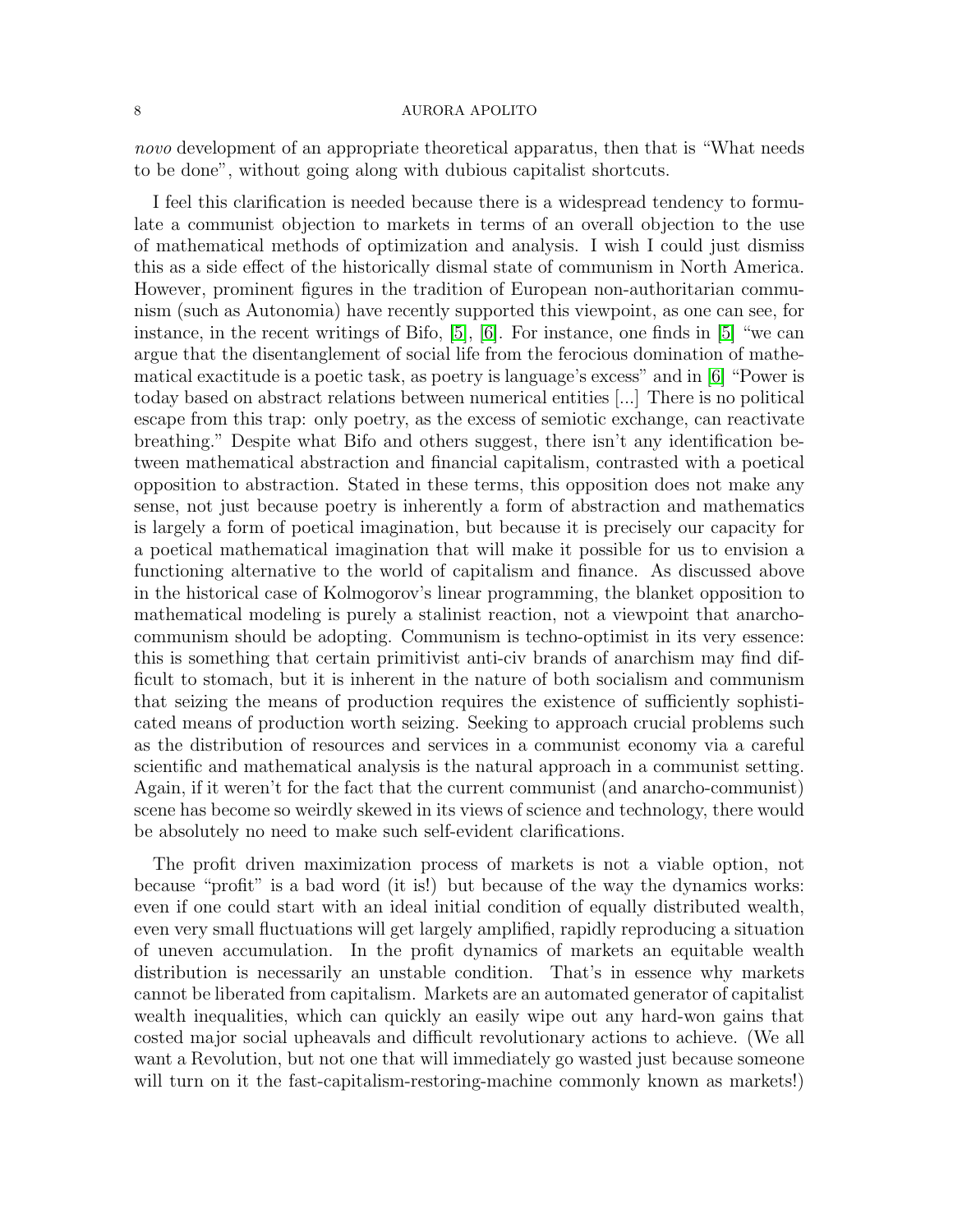To avoid a runaway reaction of wealth disparity accumulation, one needs to design an entirely different optimization process that does not reside in the market mechanism of profit maximization.

I'll make a metaphorical comparison to better explain this viewpoint. When, in the history of modern physics, quantum mechanical phenomena were in need of a viable theoretical understanding, physicists did employ methods that had been known and available before, such as linear algebra or linear partial differential equations. This does not mean that directly adapting the mathematical models responsible for the description of classical physics would provide a good model capable of solving quantum mechanical problems. The "hidden variables" debacle showed that a classical physics model of quantum phenomena is actually simply not possible. On the contrary, a completely new mathematical theory, based on Hilbert spaces and operator algebras, was designed entirely for the purpose of describing quantum physics.

When I am saying that one needs to develop the correct mathematical model to be used to solve the scale problem in the anarcho-communist setting, I do not mean that existing methods should not be used as partial building blocks and intermediate steps. As I will discuss in the next section, there is a lot of available theory that will be useful and that should be employed. I am saying that what one should aim for is like what happened with the development of the mathematical theory necessary for a satisfactory predictive description of quantum mechanics: existing models by themselves would not provide a solution and an entirely new theoretical edifice needed to be constructed, even though a few of its basic building blocks were already available in previous theories.

# 3. Self-organization in networks and the anarchist scale problem

I am not trying here to present a solution to the scale problem in anarchism, but to highlight what I think are some important aspects that can hopefully lead to a more precise formulation of the problem. This section is going to be more technical, as I will review some methods in the analysis of complex networks, which I believe have to be regarded as part of the necessary tools to approach the scale problem in an anarchist setting.

A fundamental premise, in order to formulate more precisely the problem of scale in anarchism, is that anarchism is at heart a process of self-organization in complex networks. Phenomena of self-organization in networks are widely studied in the theory of complex systems, motivated by a range of models from telecommunication systems to neuroscience. However, what one needs to develop goes beyond a rephrasing or a direct application of these models. What I would like to outline here is a brief overview of what I see as the more crucial and more difficult aspects of the problem.

Ludwig von Mises, in his notorious 1920 essay promoting markets over the then rapidly developing trend toward socialist economic planning, aimed at presenting markets as an efficient computational machinery. As discussed in the introductory essay of [\[9\]](#page-18-14), "The challenge that Mises laid down for socialism was a resolutely technocratic one: to come up with a rival infrastructure of computation that could match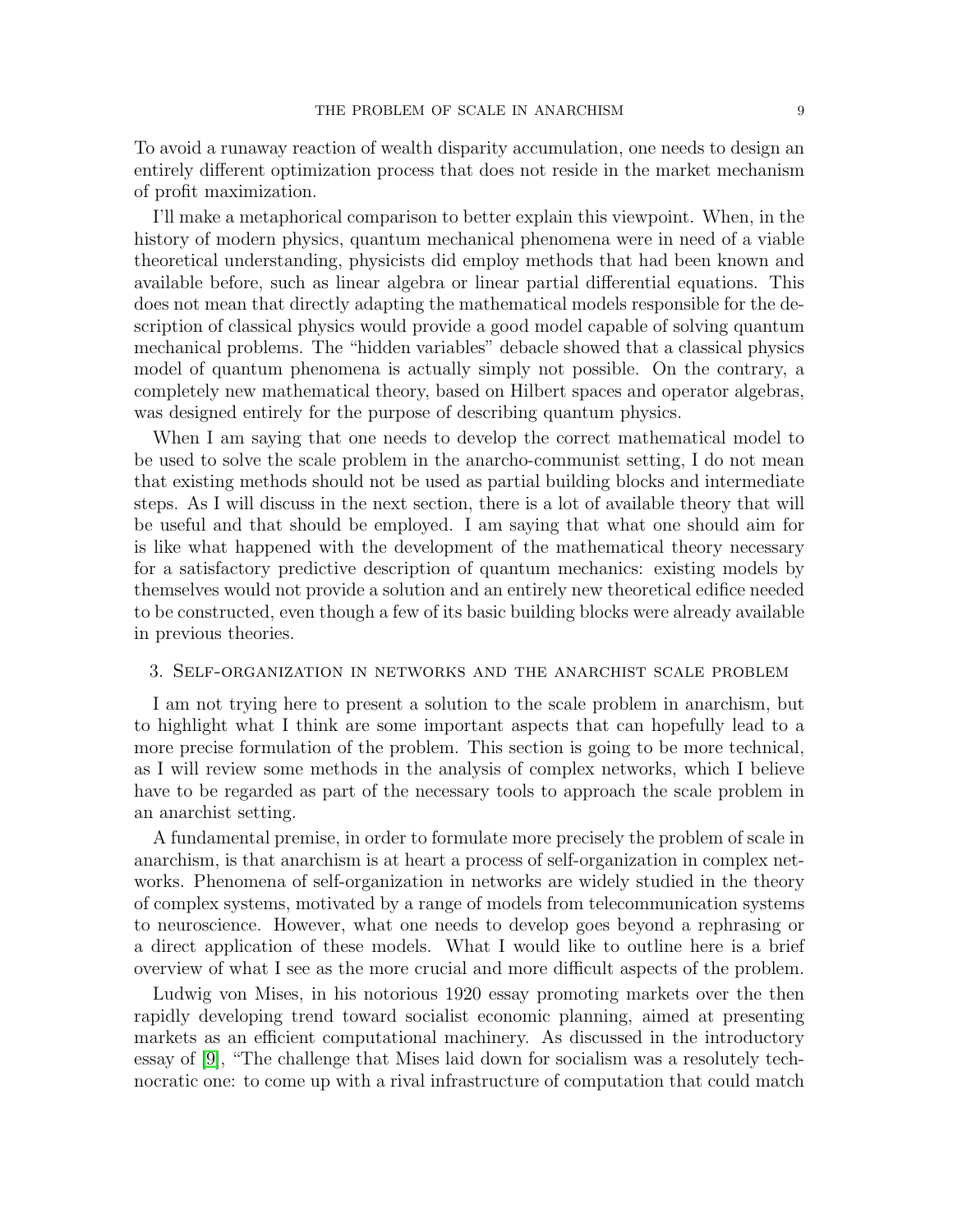that of the price system [...] It was a challenge that few socialists have been successfully able to duck altogether, and fewer still have successfully risen to".

The lack of a convincing development of such a "rival socialist infrastructure of computation" is highly regrettable. However, to be honest, it is quite possible that the mathematics required to provide a viable socialist/communist answer to Mises' challenge had simply not been available at the time, and for quite a long time after that. Even at the time of the main attempts at implementing forms of Cybernetic Communism, in the '60s and early '70s, the theory of complex networks was still in its infancy. It is likely that, despite having the correct general idea in mind, the efforts of both Victor Glushkov and Stafford Beer would have failed when implemented within the available science and technology framework of the time, simply because the information processing capacity was still too low and some crucial mathematical tools still unavailable. We are in a much better position today to provide a viable opposition to markets, so there is no excuse any longer for eschewing this task.

What I am writing in this section should be regarded as an exercise in the kind of "Economic Science Fictions" that are discussed at length in [\[9\]](#page-18-14) and in the kind of mathematical imagination I was mentioning above. It is meant to envision the mathematical form of a cybernetic communist infrastructure of computation that would replace the profit optimization mechanism of markets.

3.1. Complexity. First and foremost, complexity is the key notion here, but it is also a very subtle one, which is not easy to measure. The main notion of complexity in mathematics is Kolmogorov complexity, which classifies the complexity of something as the length of the shortest process (algorithm) that realizes it, [\[23\]](#page-18-15). Namely,

(1) 
$$
\mathcal{K}(x) = \min_{P} \{ \ell(P) | T_U(P) = x \},
$$

which means that complexity of x is the minimal length  $\ell(P)$  among all programs P with the property that, when run on a universal computer (Turing machine)  $T_U$ , will output  $x$ . I am writing this out explicitly, because it makes it easier to compare with other notions, and also because I want to mention also the "relative complexity" version, which I will return to later. This is given by

<span id="page-9-0"></span>(2) 
$$
\mathcal{K}(x|y) = \min_{P} \{ \ell(P) | T_U(P, y) = x \},
$$

which is the same thing, but the computing machine  $T_U$  is allowed to use the input y in addition to the program  $P$  to compute  $x$ .

Kolmogorov complexity is itself a non-computable function, because of the fact that the "halting problem", deciding whether a program will run forever or will halt at some point with an output, is itself an undecidable problem. Surprisingly, the non-computability itself is not a serious obstacle, because Kolmogorov complexity has lots of perfectly good computable upper bounds (by any compression algorithm), hence it cannot be computed but it can be approximated by excess in a computable way. There is another more serious drawback to the use of Kolmogorov complexity though: it does not correspond to the intuitive notion of complexity one would like to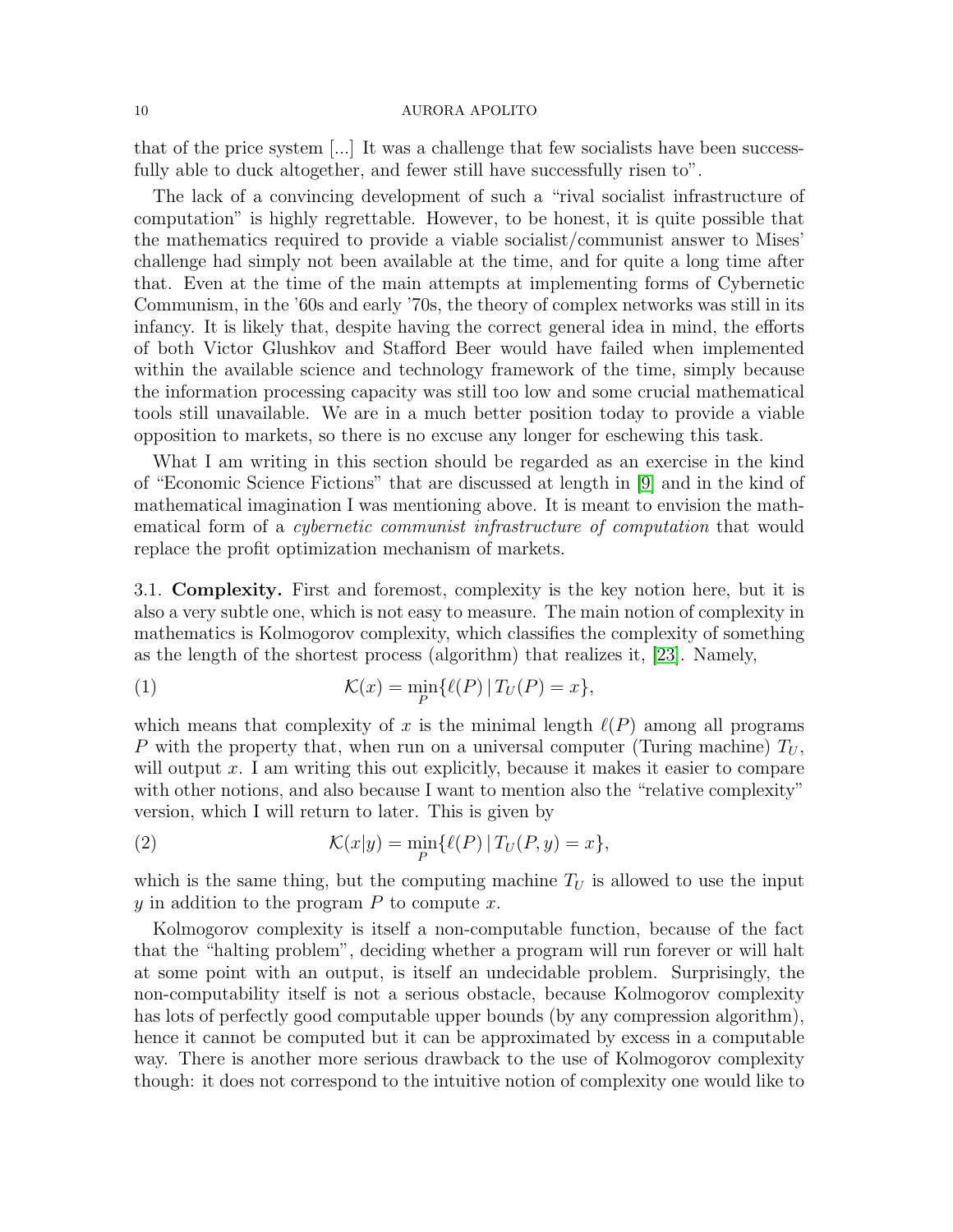model, in the sense that, while it correctly assigns low complexity to easily predictable patterns, it is maximal on completely random patterns. Maximizing randomness is clearly not what one would like to achieve, despite what naive misconception of anarchism circulating among liberals would suggest. Shannon entropy is close to an averaged version of Kolmogorov complexity,

$$
H(\mathbb{E}) = -\sum_{x} \mathbb{E}(x) \log \mathbb{E}(x) \sim \sum_{x} \mathbb{E}(x) \mathcal{K}(x|\mathbb{E})
$$

and it has the same tendency to detect randomness, so by itself it also does not help.

There are possible ways to devise measures of complexity that are better targeted at detecting "structured complexity" rather than complexity due to the unpredictability of randomness. A first possible modification of Kolmogorov complexity that better captures some form of "organized complexity" is given by logical depth. This notion was introduced in [\[3\]](#page-18-16), using the execution time of a nearly-minimal program rather then the length of the minimal program as in the Kolmogorov case. Namely,

<span id="page-10-0"></span>(3) 
$$
\mathcal{D}_{\alpha}(x) = \min_{P} \{ \tau(P) | \ell(P) - \mathcal{K}(x) \leq \alpha, T_U(P) = x \},
$$

which means computing the minimum time of execution of a program  $P$  that outputs x, whose length is equal to or just slightly larger than the minumum one (whose length is  $\mathcal{K}(x)$ . How much length discrepancy is allowed between the minimal one  $\mathcal{K}(x)$ and  $\ell(P)$  is measured by a variable parameter  $\alpha$ . (More precisely, one uses a slightly different form of Kolmogorov complexity  $\mathcal{K}(x)$  in [\(3\)](#page-10-0), but I will not go into the details here: they can be found in [\[2\]](#page-18-17).) Passing from minimal to nearly-minimal is just meant to avoid the problem that some slightly longer programs may have shorter execution time. More interestingly, passing from length of a program to its execution time may seem at first like a minor change, since execution time may be seen as another form of length (in time rather than memory), but the effect is significant on reducing the role of randomness in high complexity patterns. A comparative discussion of Kolmogorov complexity and logical depth can be found in [\[10\]](#page-18-18). The reason why I don't want to use this simple modification of Kolmogorov complexity is because of a "phase transition" phenomenon described in [\[2\]](#page-18-17) that I will describe in a moment, which makes logical depth difficult to use as the basis for the construction of an optimizaton function.

Murray Gell-Mann proposed a notion of "effective complexity" and a notion of "potential complexity" [\[11\]](#page-18-19), which were meant to capture more closely the intuitive notion we have of complexity as a highly structured phenomenon. Effective complexity is meant to capture the information content of the "regularities" of a pattern, while potential complexity is a similar notion that is meant to incorporate changes in time. A first mathematical account of effective complexity was given in [\[12\]](#page-18-20). Unfortunately, neither of these notions has yet a completely well developed mathematical formalism. We can, nonetheless, start from where things stand at the moment in terms of these more promising notions of complexity and see what can be done with them.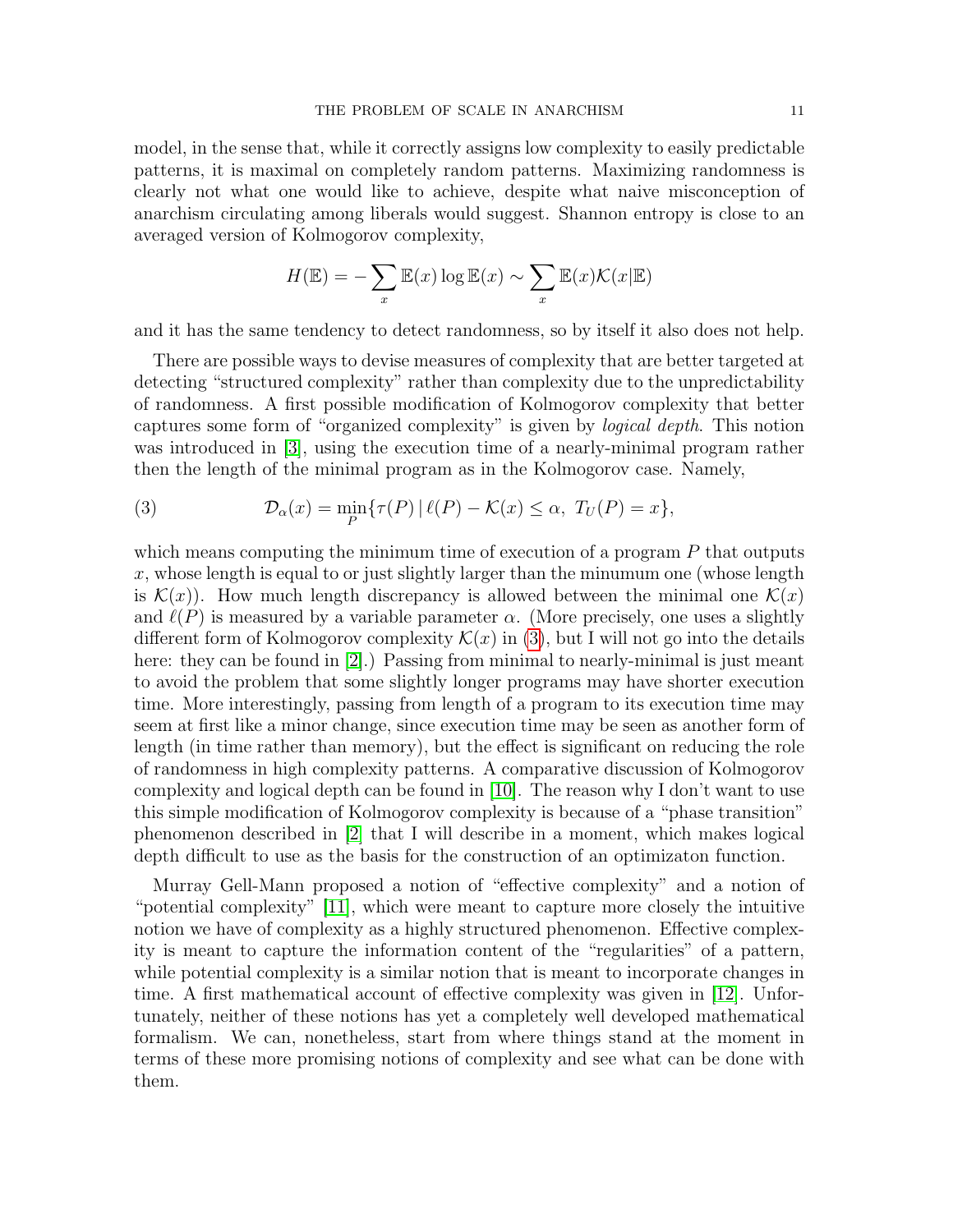A good overview of the situation with these complexity measures is given in [\[2\]](#page-18-17), which I will refer to for my brief summary here. In order to obtain a good working description of effective complexity one first considers a combination of Kolmogorov complexity and Shannon entropy, called the "total information"  $\mathcal{K}(\mathbb{E}) + H(\mathbb{E})$ . It can be described as the algorithmic complexity of computing x (Kolmorogorov part  $\mathcal{K}(x|\mathbb{E})$ ) through computing the statistical ensemble  $\mathbb E$  that x belongs to (Shannon part  $H(\mathbb{E})$ ). The best choice of statistical ensemble  $\mathbb E$  for a given x is selected by the requirement that it minimizes the total information, which is a way of saying that it is the most likely explanation for the datum  $x$ . Having selected the appropriate statistical model  $\mathbb{E}$ , one can detect if the element x is "typical" in that statistical ensemble, by checking that the probability  $E(x)$  is not much smaller than an average size  $2^{-H(\mathbb{E})}$  predicted by the Shannon entropy. Given x, one selects in this way the set  $\mathcal{M}_x$  of all the possible ensembles E with small total information and for which x is typical (possibly with additional constraints on what set of "good theories" one wants to consider). The "effective complexity"  $\mathcal{E}(x)$  is the minimal value of Kolmogorov complexity  $\mathcal{K}(\mathbb{E})$  among all these candidate models  $\mathbb{E}$ ,

(4) 
$$
\mathcal{E}(x) = \min_{\mathbb{E}\in\mathcal{M}_x} \mathcal{K}(\mathbb{E}).
$$

Note how we are defining effective complexity here as a minimum of Kolmogorov complexity over a certain set of statistical models  $E$  explaining the given datum x, as a way of saying that we want to single out the simplest explanation, selected among a set of plausible theories. This seems to contrast the fact that I earlier mentioned, namely that we aim for a *maximization* of informational complexity. However, that maximization is still to come: the minimization I just describes is simply a necessary preliminary step that assigns an appropriate complexity value to a datum.

What has one gained by using effective complexity  $\mathcal{E}(x)$  rather than Kolmogorov complexity  $\mathcal{K}(x)$  or Shannon entropy  $H(\mathbb{E})$ ? The main advantage is that now completely random patterns have small effective complexity! So objects with large effective complexity are caused by "structured complexity" rather than by randomness. It is not immediately obvious that effective complexity of random patterns is small: a proof of this fact is given, for instance, in Theorem 10 of [\[2\]](#page-18-17), while some cases of non-random patterns that do exhibit large effective complexity are described in Theorem 14 of [\[2\]](#page-18-17).

The "phase transition" phenomenon I mentioned above for the behavior of logical depth is based on how  $\mathcal{D}_{\alpha}(x)$  changes compared to effective complexity  $\mathcal{E}(x)$ . It can be shown (see Theorem 18 of [\[2\]](#page-18-17) for details) that for small values of  $\mathcal{E}(x)$  logical complexity can also take small values, but when effective complexity crosses a threshold value (which depends on Kolmogorov complexity), the logical depth suddenly jumps to extremely large values. This sudden phase transition in the behavior of  $\mathcal{D}_{\alpha}(x)$ makes it inconvenient to use for our goals, while effective complexity  $\mathcal{E}(x)$  is more suitable.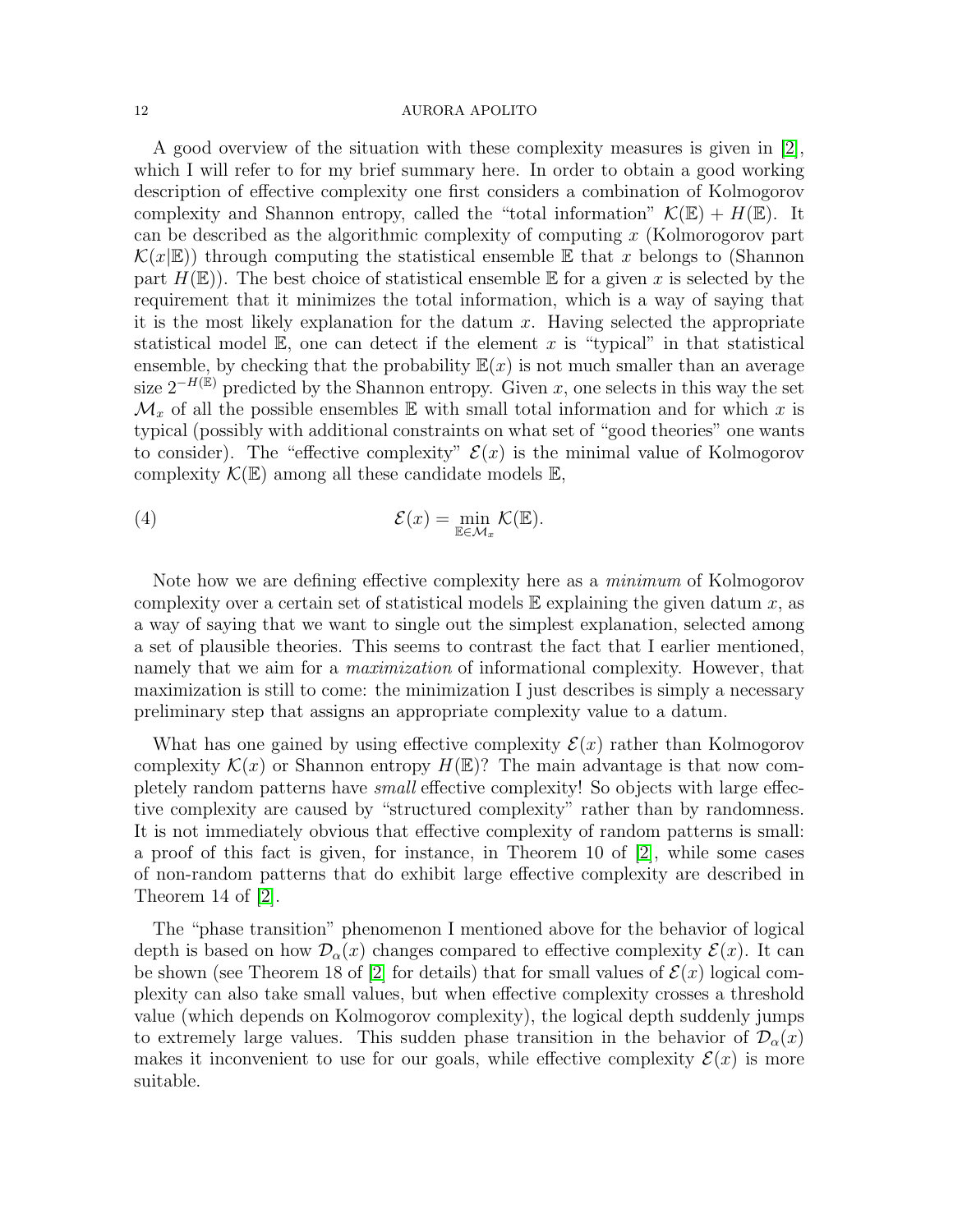In the case of the Shannon entropy, one has a similar relative version that measures the informational discrepancy between two statistical models, namely the Kullback– Leibler divergence

<span id="page-12-0"></span>(5) 
$$
KL(\mathbb{E}, \mathbb{P}) = \sum_{x} \mathbb{E}(x) \log \left( \frac{\mathbb{E}(x)}{\mathbb{P}(x)} \right).
$$

In Bayesian terms it measures the information gained by passing from the prior probability  $\mathbb P$  to the posterior  $\mathbb E$ . Relative Kolmogorov complexity [\(2\)](#page-9-0) can be used in a similar way as a form of information distance, [\[4\]](#page-18-21). One can construct, using relative Kolmogorov complexity, a related notion of relative effective complexity,  $\mathcal{E}(x|y)$ , which can also be seen as a measure of loss/gain in informational complexity.

So let's say that something like this  $\mathcal{E}(x|y)$  provides a candidate measurement taking into account whether informational complexity is increased or decreased by a process that changes the a state y previously occupied by the system into a new one given by  $x$ . Now what? We still need to see how this relates to networks and their small and large scale structure.

3.2. An idea from Neuroscience. Anarchists are traditionally wary of the communist notion of collectivity, often contrasting it with varying degrees of individualism. The word "collectivism" rings (justified) alarm bells about stalinist forced collectivizations and suppression of individual agency. On the other hand, the word "individualism" provides an easy strawman for the communist, conjuring up a mental image of some kind of convex linear combination between J.D. Salinger and Ayn Rand, pandering to neoliberal sharks the fear and suppression of collective agency. This is not overall a productive state of affairs. The actual important question one should ask instead is what is a form of "collectivity" that everywhere locally maximizes individual agency, while making collective emergent structures possible and interesting (in the same informational complexity sense described previously). I will discuss this question in the light of ideas recently developed in the context of neuroscience, the modeling of brain networks, and the theory of consciousness.

A considerable amount of work in understanding the structure of complex networks has come from neuroscience. An idea that seems especially relevant to what we are trying to model here is the notion of integrated information, which was originally proposed in [\[33\]](#page-19-3) as a quantitative model of consciousness. A general overview of this idea is presented in [\[20\]](#page-18-22), [\[25\]](#page-18-23).

The key idea is that integrated information measures the amount of informational complexity in a system that is not separately reducible to its individual parts. It is a way to account for how rich are the possibilities of causal relatedness among different parts of the system.

A way to express this idea more precisely was developed in [\[30\]](#page-18-24). One considers all possible ways of splitting a given system into subsystems (a network into smaller local subnetworks for example). For each such partition  $\lambda$  one considers the state of the system at a given time t as described by a set of observables  $X_t$  and the state at a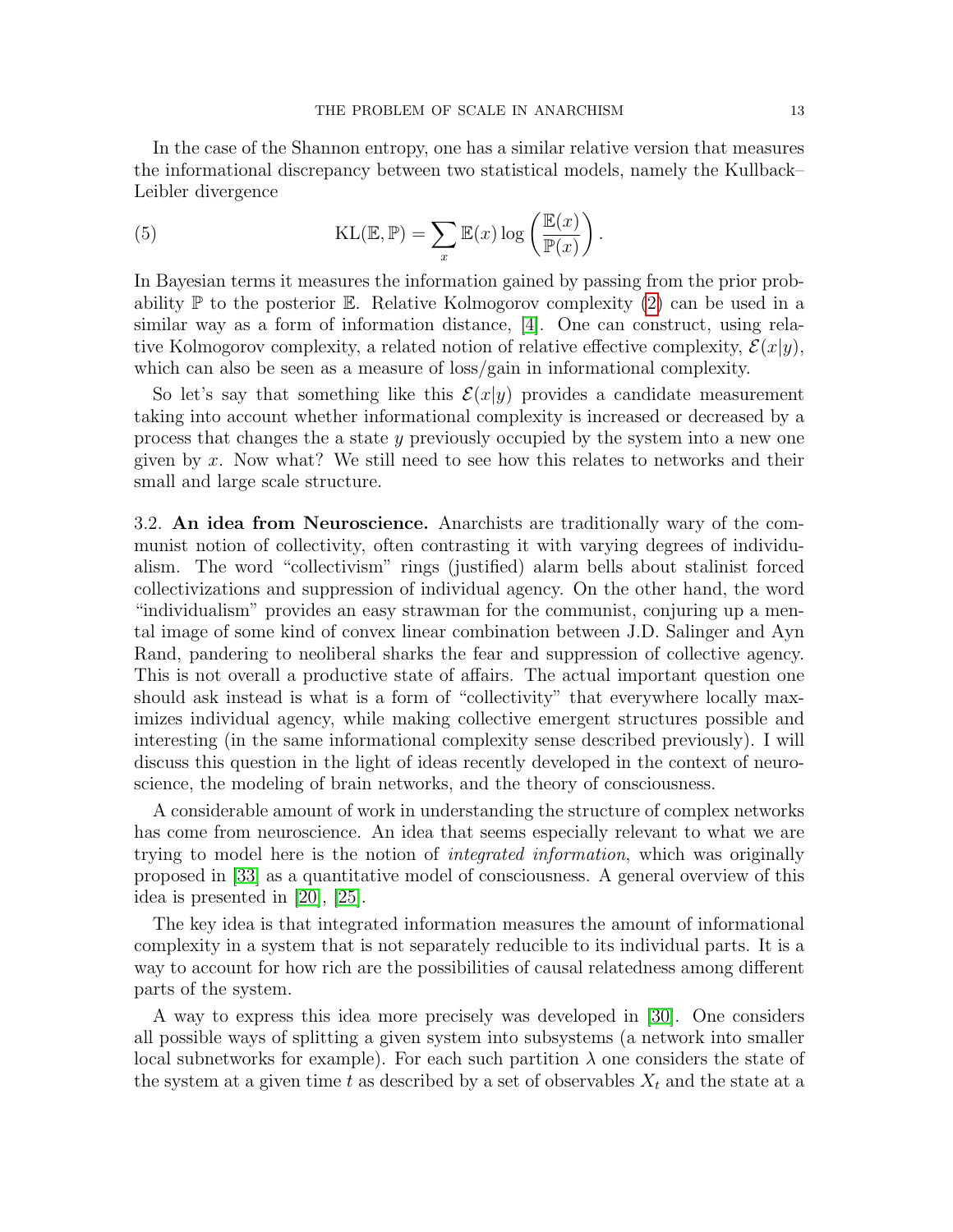near-future time  $X_{t+1}$ . The partition  $\lambda$  into N subsystems corresponds to a splitting of these variables  $X_t = \{X_{t,1}, \ldots, X_{t,N}\}\$ and  $X_{t+1} = \{X_{t+1,1}, \ldots, X_{t+1,N}\}\$ , into variables describing the subsystems. All the causal relations among the  $X_{t,i}$  themselves, or among the  $X_{t+1,i}$ , as well as the causal influence of the  $X_{t,i}$  on the  $X_{t+1,j}$  through the time evolution of the system, are captured (statistically) by the joint probability distribution  $\mathbb{P}(X_{t+1}, X_t)$ . To capture the integrated information of the system, one compares the information content of this joint distribution with that of distributions where the only causal dependencies between  $X_{t+1}$  and  $X_t$  is through the evolution within each separate subsystem but not across subsystems, which means probability distributions  $\mathbb{Q}(X_{t+1}, X_t)$  with the property that  $\mathbb{Q}(X_{t+1,i}|X_t) = \mathbb{Q}(X_{t+1,i}|X_{t,i})$  for each subset  $i = 1, ..., N$  of the partition. Let's call  $\mathcal{M}_{\lambda}$  the set of probability distributions  $\mathbb{Q}(X_{t+1}, X_t)$  with this property with respect to the partition  $\lambda$ . One then obtains the integrated information  $\Phi$  of the system by minimizing the Kullback-Leibler divergence [\(5\)](#page-12-0) between the actual system and its best approximation by probabilities that implement the causal disconnection between the subsystems and evaluating at the minimal information partition (that is, minimizing over the choice of partition).

<span id="page-13-0"></span>(6) 
$$
\Phi = \min_{\lambda} \min_{\mathbb{Q} \in \mathcal{M}_{\lambda}} \text{KL}(\mathbb{P}(X_{t+1}, X_t) || \mathbb{Q}(X_{t+1}, X_t)).
$$

The value  $\Phi$  obtained in this way represents the additional information in the whole system that is not in any way reducible to smaller parts. It is the way to express the concept of "holistic" in informational terms.

Since we are more interested in effective complexity than in informational measures such as the Kullback-Leibler divergence, one can develop a version of integrated information where the discrepancy between the system and its causal disconnection into subsystems is measured by a relative effective complexity (as discussed above) rather than by the Kullback-Leibler divergence (details elsewhere: this is not the place where to prove new theorems).

Details aside, what we are aiming for here is to provide a viable measure for an optimization process. Maximizing integrated information (in an effective complexity version) would mean obtaining a system that realizes the maximal possible integration of informational complexity across all possible subsystems and the highest degree of causal interconnectedness of subsystems.

We can see why this essentially does what we have been looking for. Maximizing our integrated information  $\Phi$  favors cooperation over competition, since competition tends to break apart a system into separate competitors and this decreases the  $\Phi$  function, while cooperation increases connectedness and enlarges the network of mutual causal influences, leading to an increase of  $\Phi$ . Also a mechanism that maximizes  $\Phi$ would wipe out abhorrent phenomena like intellectual property, since keeping knowledge inaccessible decreases its causal connectedness, decreasing the overall value of Φ. Increasing  $\Phi$  is instead compatible with forms of shared knowledge, P2P networks, etc. Increasing  $\Phi$  does not lead to capitalist wealth accumulation, since concentration of wealth and resources tends to separate out certain subsystems and decrease their mutual causal influence with the rest of the network subsystems, and this would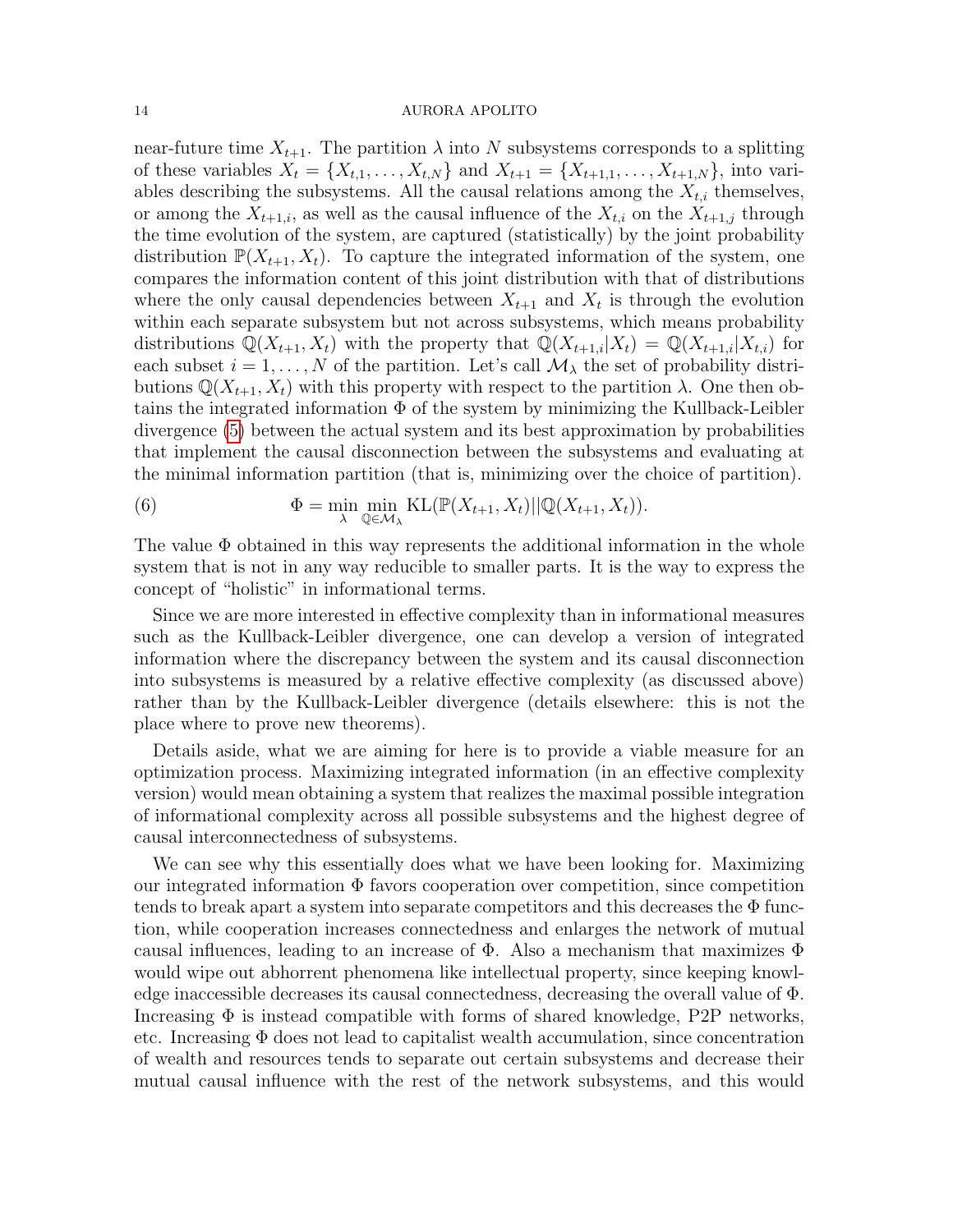decrease the overall integration of informational complexity across the entire system. Integrated information is by definition a "collectivity" because it is exactly the amount of informational complexity that resides in the collective without being located in any separate individual subsystem. On the other hand, it is a collectivity that maximizes individual agency because it maximizes the degree of causal influence, hence of possible agency, of each individual subsystem.

3.3. Instruments and Mechanisms. The dynamics of profit in markets is not a law of nature: it is implemented artificially via a machinery consisting of several instruments such as currencies, systems of credit and debt, etc. In a similar way, if we want to implement a dynamics of integrated informational complexity optimization, we need to devise the appropriate *instruments* that will implement it. This is a significant part of the problem, of course, but some general guidelines are clearly discernible within our notion of a form of integrated information based on effective complexity, as outlined earlier in this section. There are two main aspects that can contribute to increasing our measure Φ: the growth of the network of causal relatedness and the gain in relative effective complexity. Thus, we can identify, broadly, two classes of instruments that are useful in implementing this dynamics by respectively increasing these two aspects of integrated informational complexity: I will call them instruments of connectedness and instruments of complexity.

- (1) Instruments of connectedness. These are mechanisms that will increase the degree of connectedness and mutual causal influence between all different areas of a network. We can include among them all technologies that increase connectedness: public transportation (yes, the anarchist railway), P2P networks, wireless mesh networks for local communities, scalable distributed computing resources like Holochain, libraries (both physical and virtual), open source and open access initiatives, all the way to grander scale goals such as border abolition. The Sci-Hub project developed by the Kazakhstani anarchist computer scientist Alexandra Elbakyan is a great example of an instrument of connectedness facilitating the free circulation of science.
- (2) Instruments of complexity. Culture generates effective complexity: philosophy, science, the visual arts, music, and yes, poetry! Books (physical and digital), art works, performance: these are all instruments that increase effective complexity. Coming back to Bifo's image of poetry against finance, [\[5\]](#page-18-12), [\[6\]](#page-18-13), in the appropriate sense he was not wrong: poetry is a good example of something that grows complexity but not profit. Instruments of complexity are typically what would be wiped out by the profit-driven dynamics of markets, and are instead crucial to the cybernetic communism dynamics driven by integrated informational complexity.

This is of course only a quick bird-eye view of the kind of instruments that feed the computational machinery of cybernetic communism, in opposition to the machinery of markets. Things could (and should) be formulated more precisely.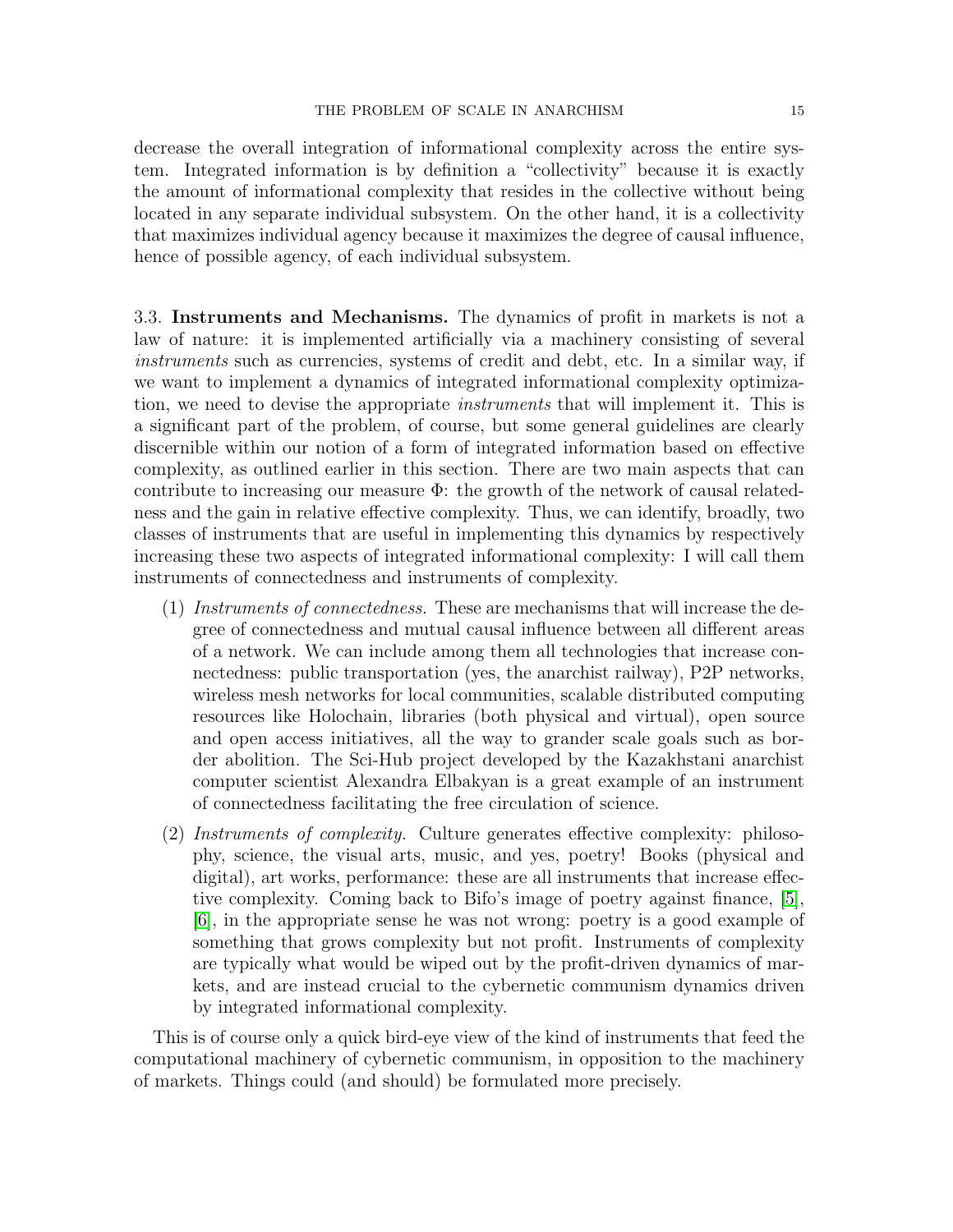Already at this simple level, however, one can see how effective complexity and the associated form of integrated information can function as an "objective valuation" in the sense defined by Kantorovich in [\[18\]](#page-18-0), as opposed to the subjective price valuations of markets. To see an explicit example of how this works, consider one of the "instruments of complexity" mentioned above: the visual arts. Let's look at paintings: in a market system the value of art is subject to the vagaries of the art market, whose completely devastating effects on contemporary art, starting in the 1980s, have been discussed at length, [\[17\]](#page-18-25). In a cybernetic communism system art is an instrument for growing complexity. Its objective valuation is the effective complexity content. This of course can be evaluated at many levels, starting with the relation of the art work to its contemporary society. However, just to keep the example simple, let's focus only on what may be regarded as the "aesthetic" level. This is usually the most difficult and subjective aspect to evaluate, but in our setting we are only trying to gauge its effect as a complexity generator. If one studies how paintings in different art movements throughout the history of art are distributed on a plane with coordinates given by Shannon entropy and Kolmogorov complexity (as is done in [\[32\]](#page-19-4)) one finds an interesting distribution, where artistic movements like Minimalism, Color Field Painting, and Conceptual Art have higher values of Kolmogorov complexity and lower values of Shannon Entropy, others like Lyrical Abstraction, Abstract Expressionism, and Op Art have intermediate values of both, and at the other end Cubism, Tachism, or Pointillism have high Shannon entropy and low Kolmogorov complexity. What is more interesting, though, is that in terms of the *total information* function (which as recalled earlier is a sum of Shannon entropy and Kolmogorov complexity and is the basis for defining effective complexity) all these different art movements are placed around very similar values, since (as shown in [\[32\]](#page-19-4)) in the  $(H, K)$  entropy-complexity plane they are distributed roughly around a line with constant sum  $\mathcal{K} + H$ . This supports the idea that visual art (painting in this case) functions as an instrument of complexity with a certain objective capacity for effective complexity generation.

This view of the arts and culture and their crucial role in the dynamics of socialist development is very close to the original grand vision of the anarcho-communist avantgarde in the running up to the Russian Revolution and in the years that immediately followed, before Stalinism wiped it out entirely, [\[1\]](#page-18-26), [\[8\]](#page-18-27), [\[15\]](#page-18-28).

3.4. Multilayered Networks. In the modeling of the scaling problem, passing from the small to the large scales happens through connectivity. We are assuming that the problem of anarcho-communism organization is working well on the small scales, which means that we have individual workers-owned cooperatives and other similar initiatives that are running according to anarcho-communist principles. The process of growth to larger scales is based on network structures connecting them. We can assume that the nodes of a network are individual cooperatives, as we do not need a finer resolution to smaller scales. Just thinking of a network of connections is inadequate: what one really needs are multiple interconnected networks that describe different forms of sharing (or different kind of services, of resources, of information). The appropriate kind of model for this type of structures is provided by the theory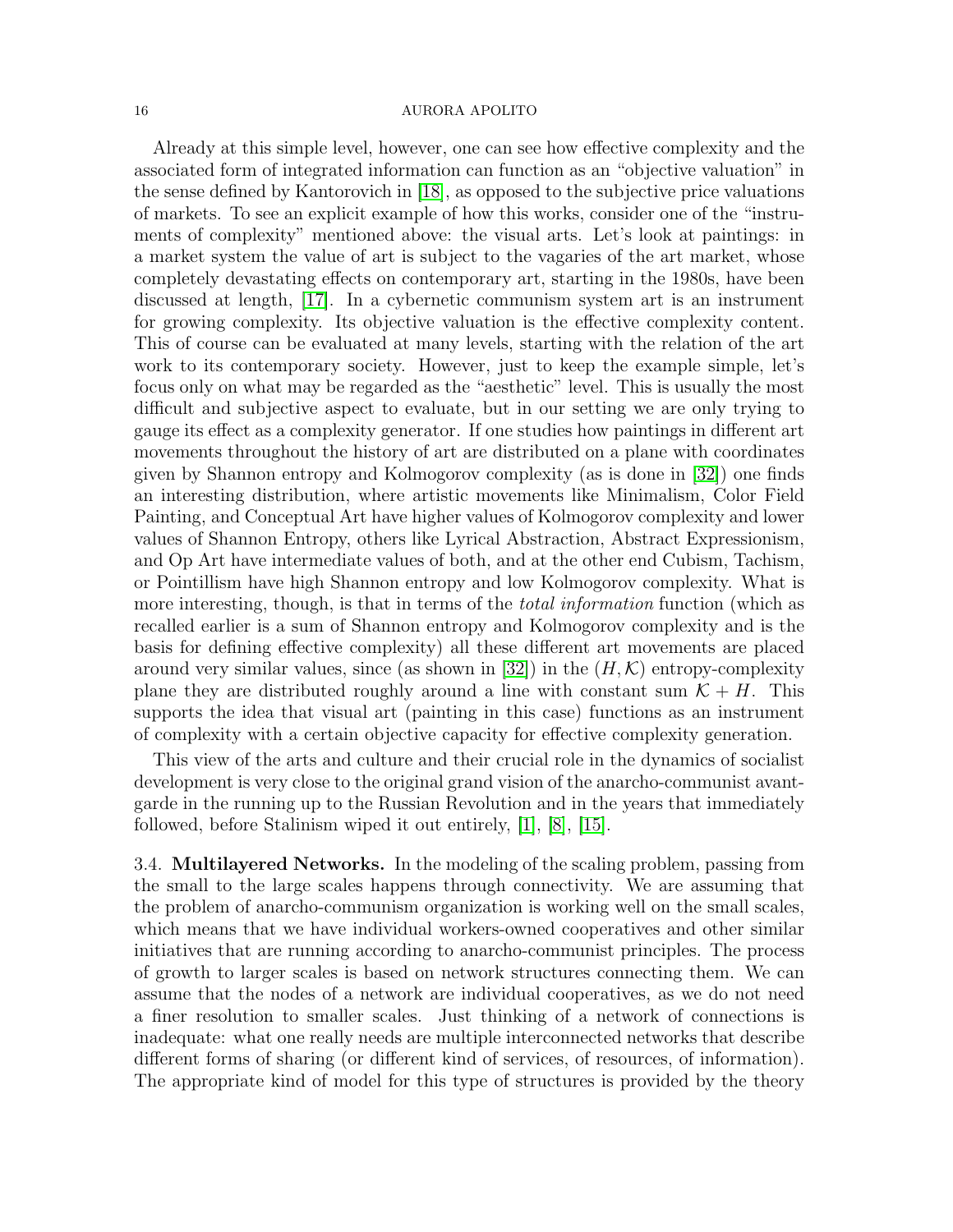of multilayered networks, [\[7\]](#page-18-29). Not only this makes it possible to describe different networking structures that simultaneously exist, that represent different forms of sharing, but it also allows for a description of how each of these layers changes over time in a dynamical way, in interaction with the other layers. Roughly we should think of each of the different kinds of "instruments" described above as generating its own layer in a multilayered network, with interdependencies with all the other layers.

In general, when one studies large complex networks, which are subject to continuous changes in time, it is better to work with a probabilistic approach and regard the possible networking structures as a statistical mechanical ensemble, where certain general properties of the network are fixed as constraints and one considers probabilities of connections between nodes, either within (infralayer) or across layers (intralayer). Various different models for the growth of networks are possible: in particular, in collaboration networks, which are close to the kind of models we are considering, one usually assumes triadic closures. This means that, when a new node gets connected to an old node, other nodes that are already collaborators of the old nodes (neighbors in the net) are more likely to get connected to the new node as well. Also, some cost functions may be added in the probability of connection: for example, for layers of the network that model physical distribution of services geographic distance is a cost, while for information sharing (provided an infrastructure network like the internet is already accounted for by another layer) geographic distance is irrelevant. This is again an example of the fact that valuations that estimate minimization of costs in the linear programming sense are themselves dependent on the layer of the network and on the scale.

Regarding the more interesting part of the optimization process, the maximization of integrated informational complexity, one can consider a dynamics for the network that generalizes frequently used models of Shannon entropy maximization, [\[7\]](#page-18-29).

3.4.1. Communities. To implement a form of dynamics based on the optimization of integrated informational complexity on a multilayered network, an important role is played by communities in the network. These are intermediate structures between the individual nodes and the large scale of the entire network.

Communities are a familiar notion in anarchism: they are sometime conceived in terms of identity, especially in contexts such as decolonization, indigenous cultures, organizations aimed at liberation of oppressed populations. Communities can also form around shared projects and specific initiatives. All of these are of vital importance to the anarchist project. As intersectionality has taught us regarding the understanding of forms of oppression, the notions of identity and community are subtle and their overlapping structure is important. In the case of complex networks there are usually many overlapping communities, some of them easily detectable in the connectivity structure of the network, some more difficult to identify, but significant in terms of determining the scaling properties of the network. The structure of communities (the modularity properties of the network) can be regarded as the important intermediate step between the small scale of individual nodes and their local connectivity and the large scales. There are various algorithmic approaches to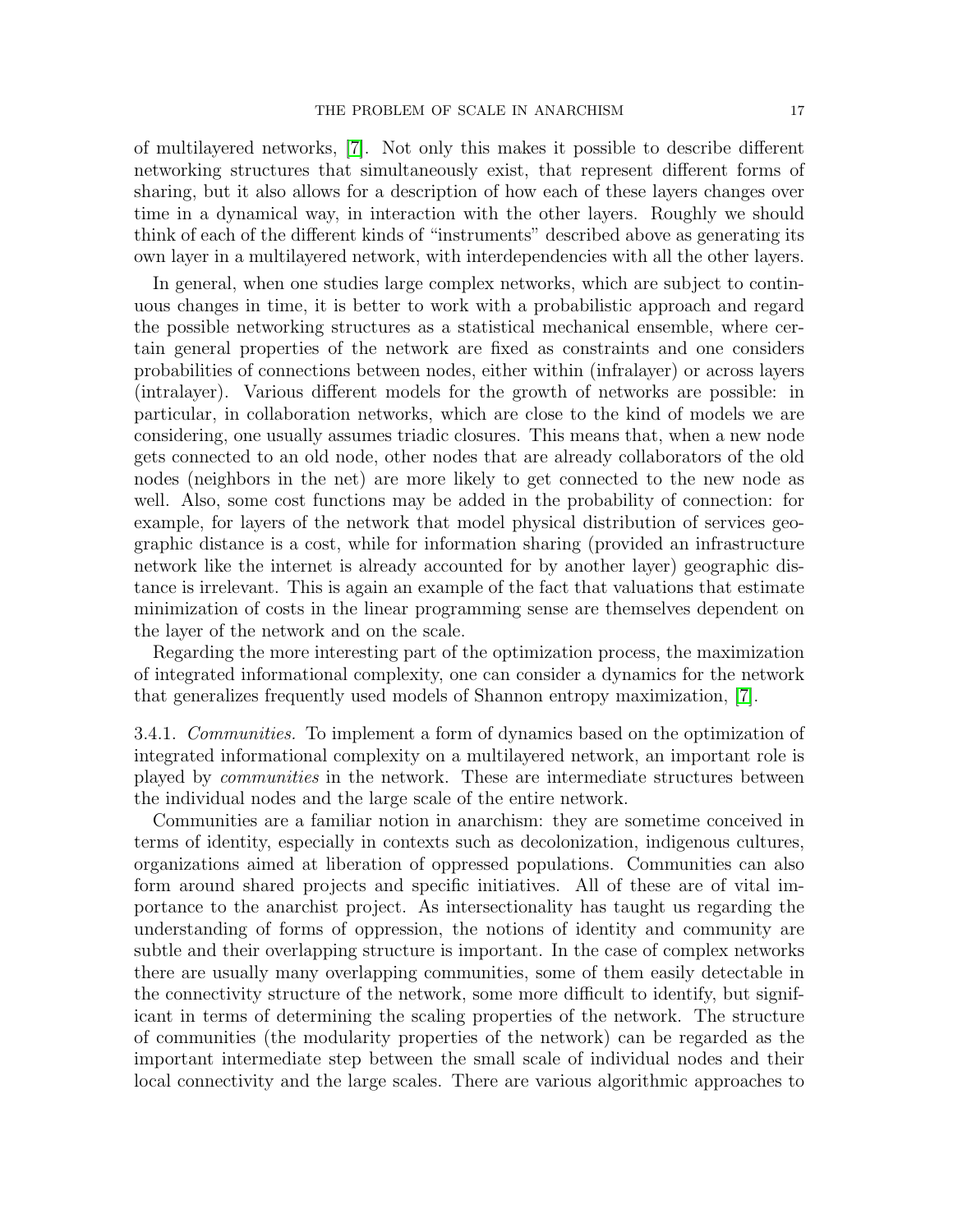the identification of communities in networks, [\[7\]](#page-18-29). In the case of multilayered networks, one additionally wants to understand how communities in a layer relate to communities in other layers (whether the structure of communities remains similar, or changes significantly across layers) and also which parts of different layers should be regarded as part of the same communities.

3.4.2. Informational complexity and network communities. An informational measure of proximity in the community structure of different layers of multilayered networks is provided by the *normalized mutual information*. Given a community structure with communities  $\sigma$  in the layer  $L_{\alpha}$  and communities  $\sigma'$  in the layer  $L_{\beta}$ , the normalized mutual information is given by

<span id="page-17-0"></span>(7) 
$$
\text{NMI}(L_{\alpha}, L_{\beta}) = \frac{-\sum_{\sigma, \sigma'} P^{\alpha \beta}_{\sigma, \sigma'} \log \left( \frac{P^{\alpha \beta}_{\sigma, \sigma'}}{P^{\alpha}_{\sigma} P^{\beta}_{\sigma'}} \right)}{\sum_{\sigma} P^{\alpha}_{\sigma} \log (P^{\alpha}_{\sigma}) + \sum_{\sigma'} P^{\beta}_{\sigma'} \log (P^{\beta}_{\sigma'})},
$$

where  $P^{\alpha\beta}_{\sigma,\sigma'}=N^{\alpha\beta}_{\sigma,\sigma'}/N$  is the fraction of nodes that simultaneously belong to the communities  $\sigma$  in layer  $L_{\alpha}$  and  $\sigma'$  in layer  $L_{\beta}$ , and similarly  $P_{\sigma}^{\alpha}$  and  $P_{\sigma'}^{\beta}$  are the fractions of nodes in the community  $\sigma$  in layer  $\bar{L}_{\alpha}$ , respectively in the community  $\sigma'$  in layer  $L_{\beta}$ . The numerator of [\(7\)](#page-17-0) is a Kullback–Leibler divergence as in [\(5\)](#page-12-0), measuring the difference between the community structure of the two joined layers and the one obtained if the two layers were completely independent, while the denominator normalizes it with respect to the total Shannon entropy of the community structures of two layers, seen as independent.

Here the comparison through the Kullback–Leibler divergence of the joint distribution of nodes in communities across the two strata, given by  $P^{\alpha\beta}_{\sigma,\sigma'}$  with the one for independent strata, given by the product  $P^{\alpha}_{\sigma} P^{\beta}_{\sigma'}$  is clearly reminiscent of integrated information [\(6\)](#page-13-0), and it can indeed be transformed into an integrated information measure by considering all the possible community structures on the network layers, just as one considers all possible partitions of a system in [\(6\)](#page-13-0). We can then take the further step of replacing entropy with effective complexity and weight the community structures across layers in terms of a normalized relative effective complexity. This will provide a way to define a dynamics of complex networks that implements from small to large scales the optimization of integrated informational complexity, as an alternative to the profit optimization of market models.

3.5. Provisional conclusion. Markets are often proposed, also within anarchist settings, as a computational model to address the scale problem. Alternative computational models can be envisioned, which do not rely on profit, but on the optimization of a form of integrated informational complexity. These can provide an alternative to the market system to address the scale problem in an anarcho-communist perspective. The purpose of this note was to outline some of these ideas, while avoiding most of the technicalities involved. It should not be regarded in any way as a complete treatment, as the problem discussed here is very much open and would require much more extensive theoretical elaboration.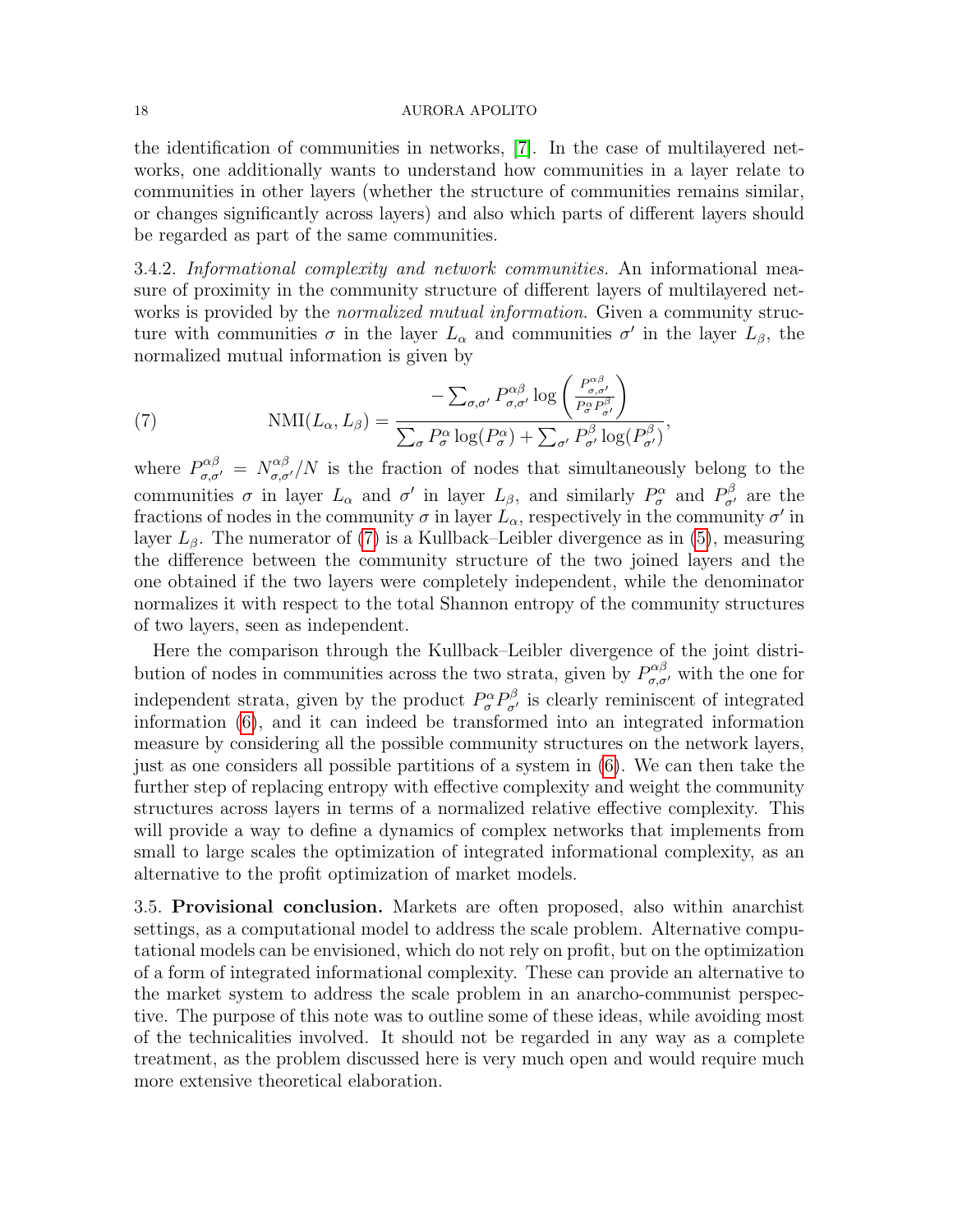### **REFERENCES**

- <span id="page-18-26"></span>[1] Allan Antliff, Anarchist Modernism, University of Chicago Press, 2007.
- <span id="page-18-17"></span>[2] Nihat Ay, Markus Mueller, Arleta Szkola, Effective complexity and its relation to logical depth, IEEE Trans. Inf. Th., Vol. 56/9 (2010) 4593–4607. [arXiv:0810.5663]
- <span id="page-18-16"></span>[3] Charles H. Bennett, Logical Depth and Physical Complexity, in "The Universal Turing Machine – a Half-Century Survey" (Ed. Rolf Herken), Oxford University Press, 1988.
- <span id="page-18-21"></span>[4] Charles H. Bennett, Peter Gács, Ming Li, Paul M.B. Vitányi, Wojciech H. Zurek, *Information* distance, IEEE Transactions on Information Theory, 44(1998) N.4, 1407-1423.
- <span id="page-18-12"></span>[5] Franco 'Bifo' Berardi, The Uprising: On Poetry and Finance, Semiotext(e), 2012.
- <span id="page-18-13"></span>[6] Franco 'Bifo' Berardi, Breathing: Chaos and Poetry, Semiotext(e), 2019.
- <span id="page-18-29"></span>[7] Ginestra Bianconi, Multilayer Networks, Oxford University Press, 2018.
- <span id="page-18-27"></span>[8] John E. Bowlt and Olga Matich, eds., Laboratory of Dreams: The Russian Avant-garde and Cultural Experiment, Stanford University Press, 1996
- <span id="page-18-14"></span>[9] William Davies (Ed.), Economic Science Fictions, Goldsmiths Press, 2019.
- <span id="page-18-18"></span>[10] Jean-Paul Delahaye, *Complexité aléatoire et complexité organisée*, Editions Quae, 2009.
- <span id="page-18-19"></span>[11] Murray Gell-Mann, What is Complexity? Complexity, Vol.1 (1995) N.1 [9 pages].
- <span id="page-18-20"></span>[12] Murray Gell-Mann, Seth Lloyd, Information Measures, Effective Complexity, and Total Information, Complexity, Vol. 2 (1996) 44–52.
- <span id="page-18-2"></span>[13] Slava Gerovitch, From Newspeak to Cyberspeak. A History of Soviet Cybernetics, MIT Press, 2002.
- <span id="page-18-3"></span>[14] George Gorelik, Bogdanov's Tektology, General Systems Theory, and Cybernetics, Hemisphere Publishing, 1987.
- <span id="page-18-28"></span>[15] Nina Gourianova, The Aesthetics of Anarchy: Art and Ideology in the Early Russian Avant-Garde, University of California Press, 2012.
- <span id="page-18-5"></span>[16] Simon Ings, Stalin and the Scientists: A History of Triumph and Tragedy, 1905–1953, Open Road & Grove Atlantic, 2017.
- <span id="page-18-25"></span>[17] Annamma Joy, John F. Sherry, Jr., Disentangling the paradoxical alliances between art market and art world, Consumption, Markets & Culture, Vol.6 (2003), N.3, 155–181.
- <span id="page-18-0"></span>[18] Leonid Vitaliyevich Kantorovich, Mathematical methods of organization and planning of production, Leningrad State University Press, 1939.
- <span id="page-18-7"></span>[19] Anatoly Kitov, Aleksei Lyapunov, Sergei Sobolev, The Main Features of Cybernetics, Voprosy filosofii (Problems of Philosophy), No. 4 (1955), 136–148
- <span id="page-18-22"></span>[20] Christoph Koch, *The feeling of life itself*, MIT Press, 2019.
- <span id="page-18-4"></span>[21] Nikolai Krementsov, A Martian Stranded on Earth: Alexander Bogdanov, Blood Transfusions, and Proletarian Science, The University of Chicago Press, 2011.
- <span id="page-18-9"></span>[22] David A. Lax, Libermanism and the Kosygin reform, University of Virginia Press, 1991.
- <span id="page-18-15"></span>[23] Ming Li, Paul Vitányi, An Introduction to Kolmogorov Complexity and Its Applications, Springer, 1997 [New Edition, 2008].
- <span id="page-18-10"></span>[24] Evsei G. Liberman, Plans, Profits, and Bonuses, Pravda, September 9, 1962.
- <span id="page-18-23"></span>[25] Marcello Massimini, Giulio Tononi, Sizing up consciousness, Oxford University Press, 2018.
- <span id="page-18-8"></span>[26] Warren S. McCulloch, A Heterarchy of Values Determines by the Topology of Nervous Nets, Bulletin of Mathematical Biophysics, 7 (1945) 89–93.
- <span id="page-18-11"></span>[27] Eden Medina, Cybernetic Revolutionaries. Technology and Politics in Allende's Chile, MIT Press, 2011.
- <span id="page-18-1"></span>[28] Benjamin Peters, How Not to Network a Nation. The Uneasy History of the Soviet Internet, MIT Press, 2016.
- <span id="page-18-6"></span>[29] Ethan Pollock, Stalin and the Soviet Science Wars, Princeton University Press, 2006.
- <span id="page-18-24"></span>[30] M. Oizumi, N. Tsuchiya, S. Amari, Unified framework for information integration based on information geometry, PNAS, Vol. 113 (2016) N. 51, 14817–14822.